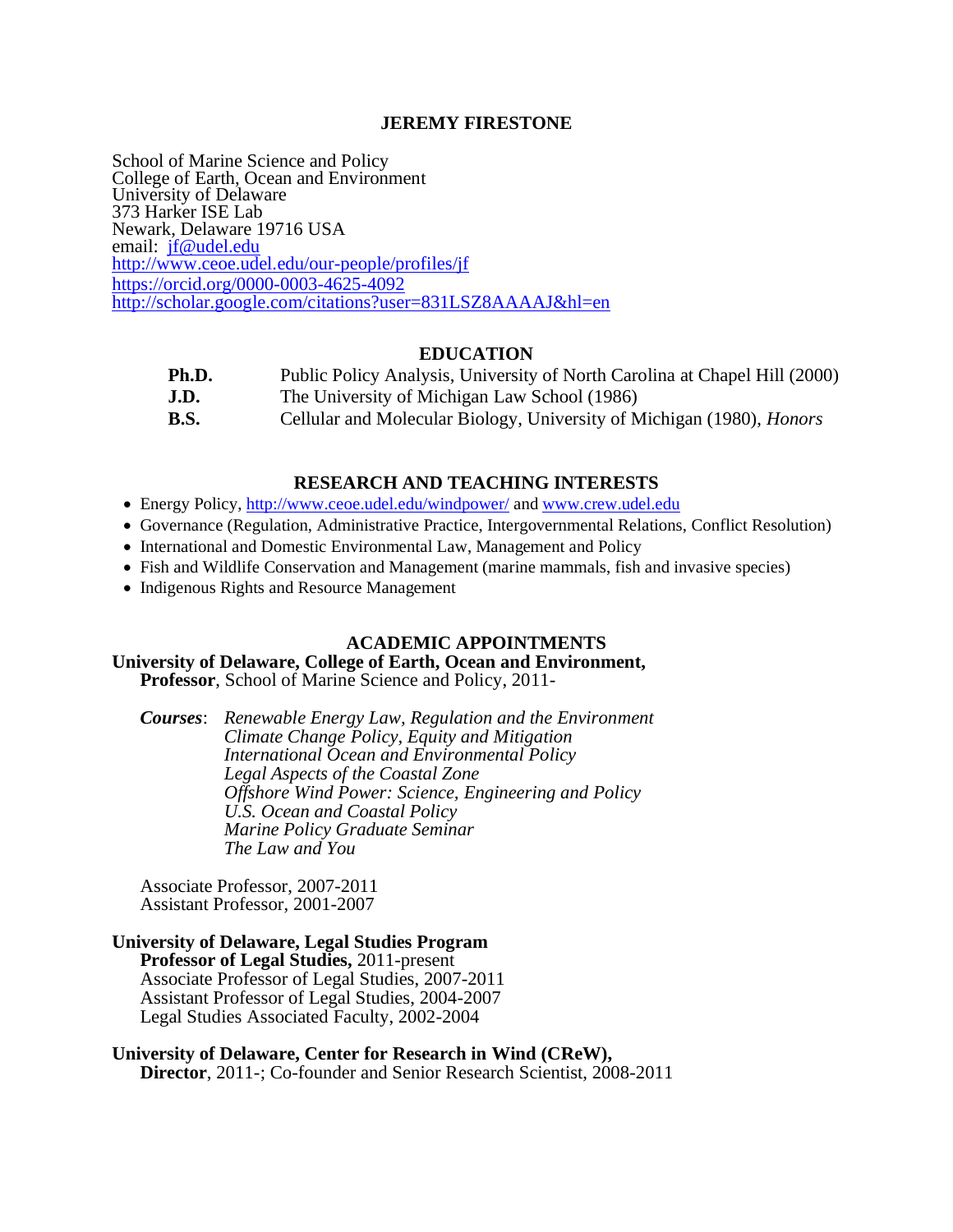#### **JEREMY FIRESTONE Page 2 of 26**

### **University of Delaware, Water Science and Policy Program** Program Committee Member, 2017- Faculty Affiliate, 2016-

**University of Delaware Environmental Institute (DENIN)** Faculty Affiliate, 2014-

**Ocean University of China, School of Law and Social Science** Visiting Professor, Spring 2015 *Courses*: *US Energy Law*

## **University of Maine School of Law**

Visiting Professor, Spring 2008 *Courses*: *Climate Change Law*

## **Duke University Law School**

Senior Lecturer in Law, Spring 2001 *Courses*: *Natural Resource Law*

## **University of North Carolina at Chapel Hill, Public Policy Analysis**

Visiting Assistant Professor**,** Fall 2000 Instructor, Fall1997 and Fall 1998 *Courses*: *Ethics in Public Policy Decisionmaking*

## **The University of Michigan Law School**,

Research Assistant to Professor Charles Wilkinson, January – June 1986

## **The University of Michigan, Department of Biochemistry,**

Research Assistant to Professor Merle Mason, 1980-1981

## **OTHER PROFESSIONAL POSITIONS**

Assistant Attorney General, **Michigan Department of Attorney General, Environmental Protection and Natural Resources Divisions**, 1989-1996

Acting Supervisor, **United States Environmental Protection Agency**, Region I (Boston), Office of Regional Counsel, Superfund Removal Program, February - May 1989

Assistant Regional Counsel, **United States Environmental Protection Agency**, Region I (Boston), 1986-1989

Northern California Campaign Director, **California Water Resources Conservation Initiative**, February - June 1982

## **INTERNSHIPS**

## **Resources for the Future**, Washington, D.C., June - July 1997 **Natural Resources Defense Council, San Francisco**, CA, August - December 1984; May - August 1985 (Federal Reclamation Policy under direction of Hamilton (Hal) Candee)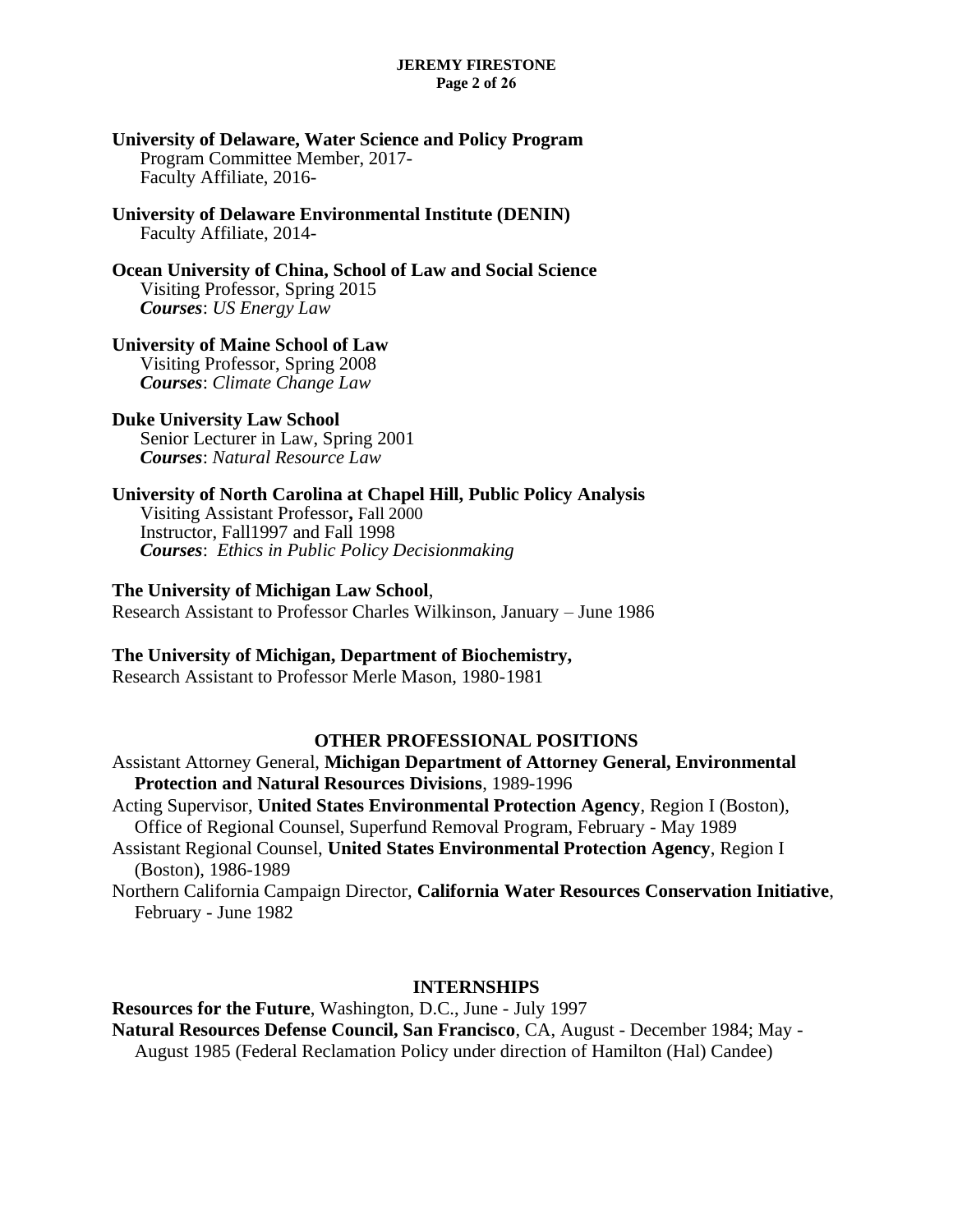#### **JEREMY FIRESTONE Page 3 of 26**

## **CONSULTING**

Lawrence Berkeley National Lab, US Department of Energy, 2015-present

The United States Commission on Ocean Policy, October – November 2003

- The University of North Carolina at Chapel Hill, Environmental Finance Center (EFC@UNC), Office of Economic Development, August 2000 – May 2001
- The Michigan Department of Environmental Quality, Environmental Response Division, June September 1999

# **JOURNAL ARTICLES**

- 50. Russell, A., and Firestone, J. 2021. What's love got to do with it? Understanding Local Cognitive and Affective Responses to Wind Power Projects, *Energy Research & Social Science*, 71, 101833,<https://doi.org/10.1016/j.erss.2020.101833> (open access)
- 49. Haggett, C., T. ten Brink, A. Russell, M. Roach, J. Firestone, T. Dalton, and B.J. McCay. 2020. Offshore wind projects and fisheries: Conflict and engagement in the United Kingdom and the United States. *Oceanography* 33(4):xx–xx, [https://doi.org/10.5670/oceanog.2020.4xx.](https://doi.org/10.5670/oceanog.2020.4xx)
- 48. Qui, W., Firestone, J., 2020. The non-negligible influence of global sea level change on the distribution of maritime zones *Marine Policy*, 104267, <https://doi.org/10.1016/j.marpol.2020.104267>
- 47. Russell, A., Firestone, J., Bidwell, D., Gardner, M. 2020. Place meaning and consistency with offshore wind: An island and coastal tale. *Renewable and Sustainable Energy Reviews,* 132, 110044, [https://doi.org/10.1016/j.rser.2020.110044]( https:/doi.org/10.1016/j.rser.2020.110044)
- 46. Parsons, G., Firestone, J., Yan, L., Touissant, J. 2020. The effect of offshore wind power projects on recreational beach use on the east coast of the United States: Evidence from contingent behavior data, *Energy Policy*, 144, 111659 <https://doi.org/10.1016/j.enpol.2020.111659>
- 45. Firestone, J., Hirt, C., Bidwell, D., Gardner, M., Dwyer, J. 2020. Faring well in offshore wind power siting: Trust, engagement, and process fairness in the United States, *Energy Research & Social Sciences*, 62, 101393<https://doi.org/10.1016/j.erss.2019.101393>
- 44. Firestone, J., 2019. Wind Energy: A human challenge, *Science* 366(6470) 1206, 10.1126/science.aaz8932, December 6, 2019 (Letters)
- 43. Hoen, B., Firestone, J., Rand, J., Elliot, D., Hübner, G., Pohl, J., Wiser, R., Lantz, E., Haac R., Kaliski, K. 2019. Attitudes of U.S. Wind Turbine Neighbors: Analysis of a Nationwide Survey, *Energy Policy*, 134, 110981, <https://doi.org/10.1016/j.enpol.2019.110981> (open access)
- 42. Hübner, G., & Pohl, J., Hoen, B., Firestone, J., Rand, J., Elliot, D., Haac, R. 2019. Monitoring annoyance and stress effects of wind turbines on nearby residents: a comparison of U.S. and European samples, *Environment International* 132, 105090, <https://doi.org/10.1016/j.envint.2019.105090> (open access)
- 41. Haac, R., Kaliski, K., Landis, M, Hoen, B., Rand, J., Firestone, J., Elliot, D., Hübner, G., & Pohl, J. 2019. Wind turbine audibility and noise annoyance in a national U.S. survey: individual perception and influencing factors, *Journal of the Acoustical Society of America,* 146, 1124,<https://doi.org/10.1121/1.5121309> (open access)
- 40. Firestone, J. and Kirk, H. 2019. A strong relative preference for wind turbines in the United States among those that live near them *Nature Energy*, 4, 311-320, <https://doi.org/10.1038/s41560-019-0347-9>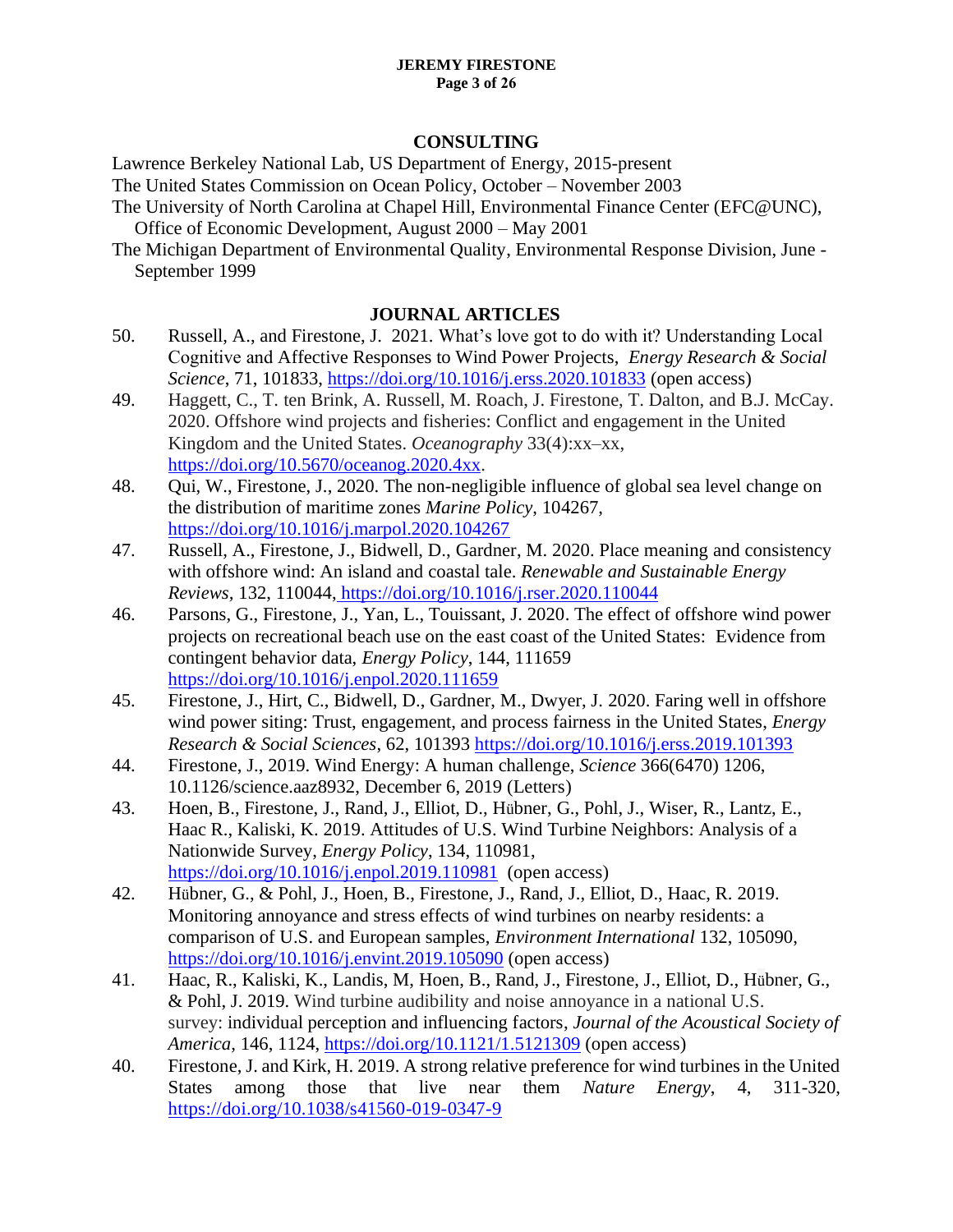### **JEREMY FIRESTONE Page 4 of 26**

- 39. Firestone, J. Bates, A., and Prefer, A. 2018. Power transmission—Where the offshore wind energy comes home, *Environmental Innovations and Societal Transitions*, 29, 90- 99,<https://doi.org/10.1016/j.eist.2018.06.002>
- 38. Firestone, J., Bidwell, D., Gardner, M., Knapp, L. 2018. Wind in the Sails or Choppy Seas?: People-Place Relations, Aesthetics and Public Support for the United States' First Offshore Wind Project, *Energy Research & Social Science*, 40: 232-243, [https://doi.org/10.1016/j.erss.2018.02.017.](https://doi.org/10.1016/j.erss.2018.02.017)
- 37. Firestone, J., Hoen, B., Rand, J., Elliot, D., Hübner, G., & Pohl, J. 2018. Reconsidering Barriers to Wind Power Projects: Community Engagement, Developer Transparency and Place *Journal of Environmental Policy & Planning*, 20(3): 370-386, DOI: <https://doi.org/10.1080/1523908X.2017.1418656> (open access)
- 36. Burt, M., Firestone, J., Madsen, J.A., Veron, D.E., and Bowers, R. 2017. Tall towers, long blades and manifest destiny: The migration of land-based wind from the Great Plains to the thirteen colonies, *Applied Energy*, 206: 487-497, open access at <http://www.sciencedirect.com/science/article/pii/S0306261917312035>
- 35. Noel L, and Firestone, J, 2015. Public Trust Doctrine Implications of Electricity Production, *Michigan Journal of Environmental & Administrative Law*, 5(1): 169-256, available at<http://repository.law.umich.edu/mjeal/vol5/iss1/4>
- 34. Firestone, J., Archer, CA., Gardner, MP, Madsen, JA, Prasad, AK, Veron, DE, 2015. The time has come for offshore wind power in the US, *Proceedings of the National Academy of Sciences*, 112(39):11985-11988, doi: 10.1073/pnas.1515376112
- 33. Bates, A. and Firestone, J., 2015. A Comparative Assessment of Offshore Wind Power Demonstration Projects in the United States, *Energy Research & Social Science*, 10:192- 205
- 32. Firestone, J., Bates, A. and Knapp, L., 2015. See me, Feel me, Touch me, Heal me: Wind Turbines, Culture, Landscapes, and Sound Impressions *Land Use Policy*, 46:241-249 (2015), Published [doi:10.1016/j.landusepol.2015.02.015.](http://dx.doi.org/10.1016/j.landusepol.2015.02.015) Open Access.
- 31. Samoteskul, K., Firestone, J., Corbett, J., Callahan, J., 2014. Analysis of Vessel Rerouting Scenarios to Open Areas for Offshore Wind Power Development Reveals Significant Societal Benefits, *Journal of Environmental Management*, 141: 146-154
- 30. Lilley, J. and Firestone, J, 2013. The effect of the gulf oil spill on public attitudes toward offshore oil drilling and wind development, *Energy Policy,* 62: 90-98
- 29. Kao, S-M, N.S. Pearre, J. Firestone, 2012. Regional Cooperation in the South China Sea: Analysis of Existing Practices and Prospects, *Ocean Development and International Law*, 43:283–295, DOI: 10.1080/00908320.2012.698926
- 28. Firestone, J., Kempton, W., Lilley, M.B., Samoteskul, K., 2012. Public acceptance of offshore wind power across regions and through time, *Journal of Environmental Planning and Management*, 55(10): 1369-1386, DOI:10.1080/09640568.2012.682782
- 27. Firestone, J., Kempton, W., Lilley, M.B., Samoteskul, K., 2012. Public acceptance of offshore wind power: Does perceived fairness of process matter?, *Journal of Environmental Planning and Management*, 55(10): 1387 – 1402, DOI:10.1080/09640568.2012.688658
- 26. Sheridan, B., S.D. Baker, J. Firestone, W. Kempton, N. Pearre, 2012. Calculating the offshore wind power resource: Robust assessment methods applied to the U.S. Atlantic Coast, *Renewable Energy*, 43, 224-233. Published doi[:10.1016/j.renene.2011.11.029](http://www.sciencedirect.com/science/article/pii/S0960148111006318)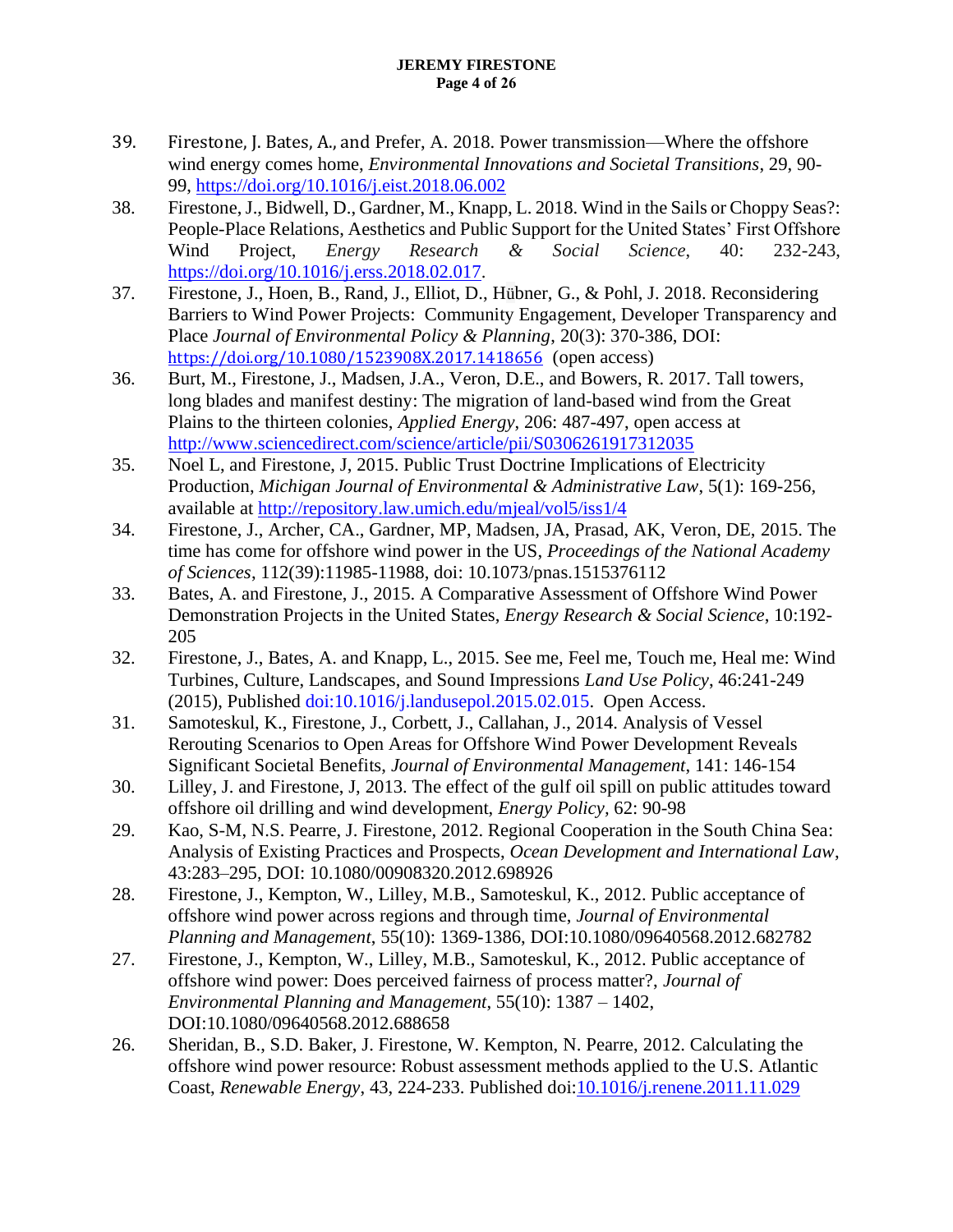### **JEREMY FIRESTONE Page 5 of 26**

- 25. Kao, S-M, N.S. Pearre, J. Firestone, 2012. Adoption of the arctic search and rescue agreement: A shift of the arctic regime toward a hard law basis?, Marine Policy, 36: 832- 838
- 24. Dhanju, A., J. Firestone, and W. Kempton, 2011. Potential Role of Power Authorities in Offshore Wind Power Development, *Energy Policy* 39: 7025-7035
- 23. Levitt, A.C., W. Kempton, A.P. Smith, W. Musial, J. Firestone, 2011. Pricing offshore wind in the US, *Energy Policy* 39(10): 6408-6421
- 22. Krueger, A., G. Parsons, and J. Firestone, 2011. Preferences for Offshore Wind Power Development: A Choice Experiment Approach, *Land Economics*, 87(2): 268-83
- 21. Wang, H. and J. Firestone, 2010. The Analysis of Country-to-Country CDM Permit Trading using the Gravity Model in International Trade, *Energy for Sustainable Development*, 14: 6-13, doi:10.1016/j.esd.2009.12.003
- 20. Lilley, M.B., J. Firestone, and W. Kempton, 2010. Offshore Wind Energy Development and Coastal Tourism in Delaware: An Examination of Potential Impacts and Opportunities, *Energies 3*, 1-22; doi:10.3390/en3010001, [http://www.mdpi.com/1996-](http://www.mdpi.com/1996-1073/3/1/1/pdf) [1073/3/1/1/pdf](http://www.mdpi.com/1996-1073/3/1/1/pdf)
- 19. Dhanju, A. and J. Firestone, 2009. Access System Framework for Regulating Offshore Wind Power in State Waters, *Coastal Management* 37(5): 441-478
- 18. Firestone, J., 2009. Policy Considerations and Measures to Reduce the Likelihood of Vessel Collisions with Great Whales, *Boston College Env'tl Affairs Law Review*, 36: 389- 400, <https://lawdigitalcommons.bc.edu/ealr/vol36/iss2/>
- 17. Vanderlaan, A.S.M., Corbett, J.J., Lyons, S.B., Callahan, J.A., Wang, C., Kenney, R.D., Taggart, C.T., and Firestone, J., 2009. Probability and Mitigation of Vessel Encounters with North Atlantic Right Whales, *Endangered Species Research* doi: 10.3354/esr00176, 6: 273–285, available at<http://www.int-res.com/articles/esr2008/6/n006p273.pdf>
- 16. Firestone, J., W. Kempton, and A. Krueger, 2009. Public Acceptance of Offshore Wind Power Projects in the United States, *Wind Energy*, 12(2): 183-202; 10.1002/we.316
- 15. Lilley, M.B. and J. Firestone, 2008. Wind Power, Wildlife, and the Migratory Bird Treaty Act: A Way Forward, Environmental Law, 38(4): 1167-1214
- 14. Wang, C., J.J. Corbett, and J. Firestone, 2008. Improving Spatial Representation of Global Ship Emissions Inventories, *Environmental Science & Technology*, 42: 193-199, *adapted from conference paper* Adapting Bottom-up Methods to Top-Down Spatially Resolved Ship Emissions Inventories, Transportation Research Board, TRB 2006, Washington, D.C. (2007)
- 13. Firestone, J., S.B. Lyons, C. Wang, and J.J. Corbett, 2007. Statistical Modeling of Right Whale Migration along the Mid-Atlantic Region of the Eastern Seaboard of the United States, *Biological Conservation*, 141: 221-232 doi:10.1016/j.biocon.2007.09.024
- 12. Wang, C., J.J. Corbett, and J. Firestone, 2007. Modeling Energy Use and Emissions from North American Shipping: an Application of Ship Traffic, Energy, and Environment Model, *Environmental Science & Technology*, doi: [10.1021/es060752e](http://dx.doi.org/10.1021/es060752e)
- 11. Firestone, J. and W. Kempton, 2007. Public Opinion about Large Offshore Wind Power: Underlying Factors, *Energy Policy*, 35: 1584-1598
- 10. Firestone, J. and C. Jarvis, 2007. Response and Responsibility: Regulating Noise Pollution in the Marine Environment, *Journal of International Wildlife Law and Policy*, 10(2): 109-52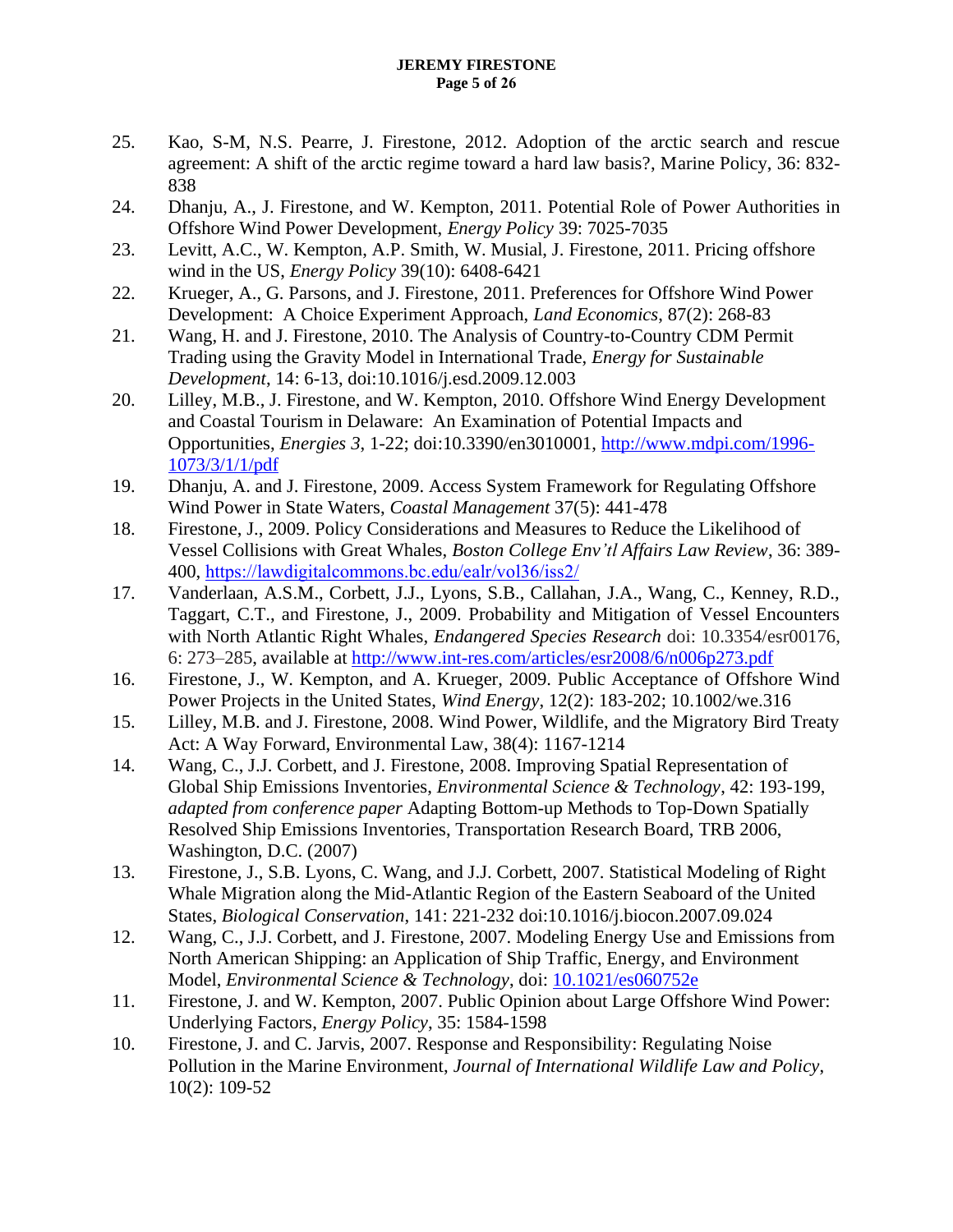- 9. Firestone, J. and J.J. Corbett, 2005. Coastal and Port Environments: International Legal and Policy Responses to Reduce Ballast Water Introductions of Potentially Invasive Species, *Ocean Development and International Law*, 36(3): 291-316, *revised and adapted from conference paper*, Transporting to The Port Environment: International Legal and Policy Responses to Reduce Ballast Water Species Introductions, Second IUCN Academy of Environmental Law Colloquium, University of Nairobi, Nairobi, Kenya, 4-7 October 2004, *republished in I* Sustainable Development Law & Policy, 7: 45 (2006)
- 8. Kempton, W., J. Firestone, J., J. Lilley, T. Rouleau, and P. Whitaker, 2005. The Offshore Wind Power Debate: Views from Cape Cod, *Coastal Management*, 33(2): 121-151
- 7. Firestone J., J. Lilley, and I. Torres de Noronha, 2005. Cultural Diversity, Human Rights and the Emergence of Indigenous Peoples in International and Comparative Environmental Law, *American University International Law Review*, 20:219-292
- 6. Firestone, J. and J. Lilley, 2004. An Endangered Species: Makah Aboriginal Whaling and the Right to Self-Determination and Cultural Heritage in a National and International Context, *Environmental Law Reporter* (Environmental Law Institute), 34: 10763-10787 (September 2004) *adapted, revised and republished*, 2005. Aboriginal Subsistence Whaling and the Right to Practice and Revitalize Cultural Traditions and Customs, *Journal of International Wildlife Law and Policy*, 8(2-3): 177-219
- 5. Firestone, J., W. Kempton, A. Krueger, and C.E. Loper, 2004. Regulating Offshore Wind Power and Aquaculture: Messages from Land and Sea, *Cornell Journal of Law and Public Policy*, 14(1): 71-111, *republished* 2005*. Environmental Law Reporter* (Environmental Law Institute), 35:10289-10307 (May 2005), *republished* 2005. *Oil, Gas, Energy Law Intelligence* (OGEL), [www.gasandoil.com/ogel/,](http://www.gasandoil.com/ogel/) 3(2) (June 2005)
- 4. Firestone, J. and R. Barber, 2003. Fish as Pollutants: Limitations of and Crosscurrents in Law, Science, Management, and Policy, *Washington Law Review*, 78(3): 693-756
- 3. Firestone, J. and J. Corbett, 2003. Maritime Transportation: A Third Way for Port and Environmental Security *Widener Law Symposium Journal*, 9: 419-437
- 2. Firestone, J., 2003. Enforcement of Pollution Laws and Regulations: An Analysis of Forum Choice, *Harvard Environmental Law Review,* 27(1): 105-176 *republished* 2005. Chapter 10, Regulators' Choice of Strategies, MAKING LAW WORK: ENVIRONMENTAL COMPLIANCE & SUSTAINABLE DEVELOPMENT, Durwood Zaelke, Donald Kaniaru, and Eva Kružíková, eds., Cameron May, London
- 1. Firestone, J., 2002. Agency Governance and Enforcement: The Influence of Mission on Environmental Decisionmaking, *Journal of Policy Analysis and Management*, 21(3): 409-426

# **BOOK CHAPTERS**

- 8. Firestone, J., 2017. Legal Framework to Develop Offshore Wind Power in United States, Ch. 6. in Anton Ming-Zhi Gao and Chien-Te-Fan, Eds. THE DEVELOPMENT OF A COMPREHENSIVE LEGAL FRAMEWORK FOR THE PROMOTION OF OFFSHORE WIND POWER. Kluwer Law
- 7. Firestone, J. and J. Kehne, 2011. Wind Energy, in Michael Gerrard, Ed., THE LAW OF CLEAN ENERGY: EFFICIENCY AND RENEWABLES, American Bar Association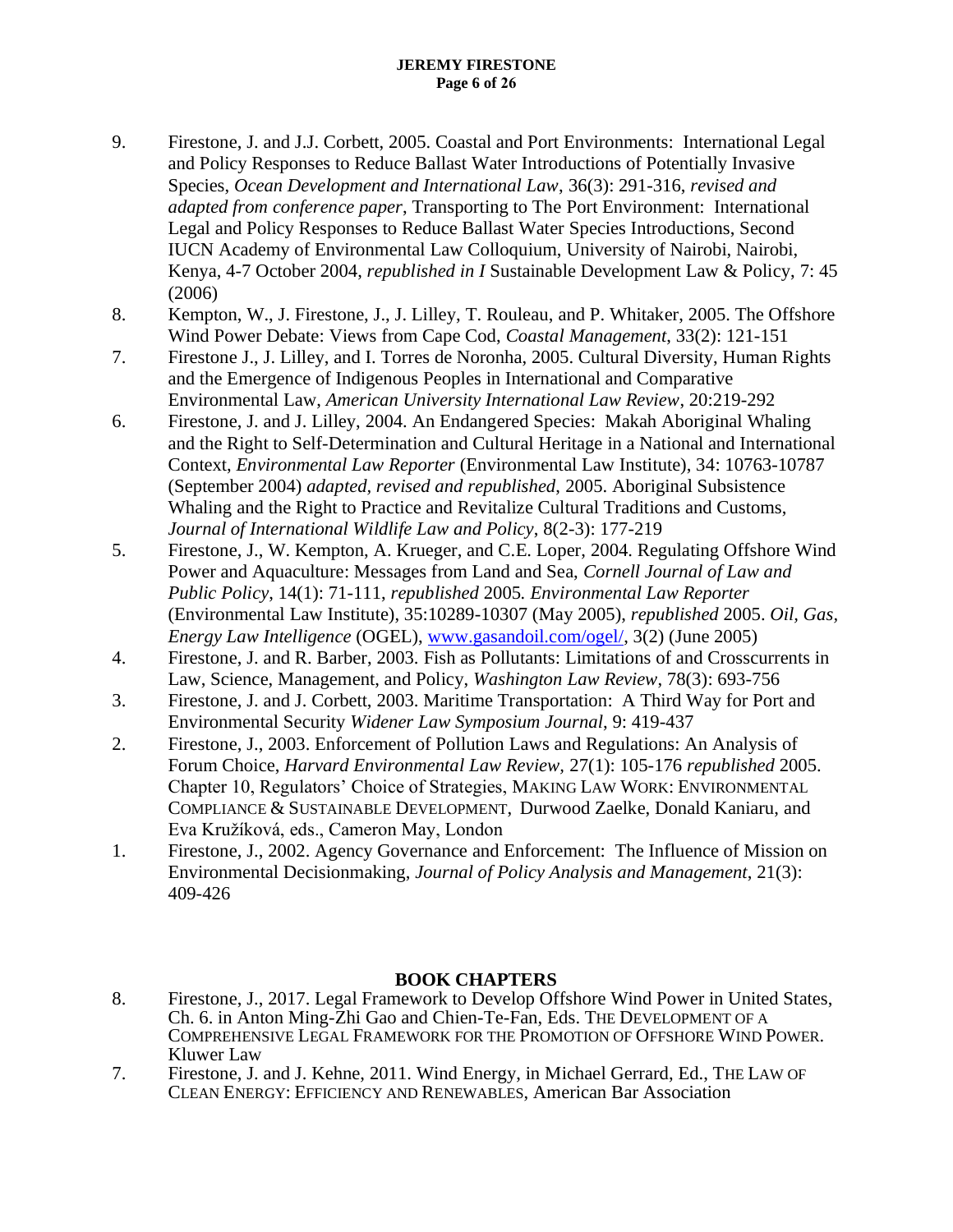- 6. Madsen, J. Bates, A., Callahan, J., Firestone, J. 2011. Use of Geospatial Techniques in Planning for Offshore Wind Facilities in J.K. Thakur, S.K. Singh, A. Ramanathan, M.B.K. Prasad, W. Gossel, Eds. GEOSPATIAL TECHNIQUES: MANAGING ENVIRONMENTAL RESOURCES, Springer and Capital Publication
- 5. Firestone, J., 2011. Perceptions and Preferences Regarding Offshore Wind Power in the United States-The Leading Edge in Patrick Devine-Wright, Ed. PUBLIC ENGAGEMENT AND RENEWABLE ENERGY, Earthscan
- 4. Firestone, J., S. Butterfield, C. Jarvis, and J. Clarke, 2009. Offshore Wind Power on the Horizon: A New Energy Frontier for Oceans, People and Wildlife, pp. 117-124 in N.R. Khadpekar, Ed., WIND POWER: ALTERNATIVE ENERGY SOURCE (Icfai University Press)
- 3. Firestone, J**.,** and J. Lilley, Bridging the Dominant-Indigenous Peoples Cultural Divide: Reflections on Makah Whaling, 2008. *in* Jeffrey, M., J. Firestone, and K. Bubna-Litic, Eds., BIODIVERSITY, LAW AND LIVELIHOODS: BRIDGING THE NORTH-SOUTH DIVIDE, IUCN ACADEMY OF ENVIRONMENTAL LAW RESEARCH STUDIES, VOL. 3, Cambridge University Press
- 2. Firestone, J., 2006. Offshore Marine Aquaculture in U.S. Federal Waters: Picking up the Pieces and Painting a Picture, Ch. 15 in D. VanderZwaag and G. Chao, Eds., AQUACULTURE LAW AND POLICY: TOWARDS PRINCIPLED ACCESS AND OPERATIONS, Routlege
- 1. Firestone, J. and T. Polacheck, 2003. The Effectiveness of the UN Convention on the Law of the Sea in Resolving International Fisheries Disputes: The Southern Bluefin Tuna Case, Ch. 9, pp. 241-270 in Harrison, N. and G. Bryner, Eds., SCIENCE AND POLITICS IN THE INTERNATIONAL ENVIRONMENT, Landham, MD: Rowman & Littlefield Publishers

## **BOOKS**

Jeffrey, M., J. Firestone, and K. Bubna-Litic, Eds., 2007. BIODIVERSITY, LAW AND LIVELIHOODS: BRIDGING THE NORTH-SOUTH DIVIDE, IUCN ACADEMY OF ENVIRONMENTAL LAW RESEARCH STUDIES, VOL. 3, Cambridge University Press

## **MANUSCRIPTS UNDER REVIEW or WORKING PAPERS**

- Ferguson, M., Evensen, D., Bidwell, D., Firestone, J., Ferguson, L, Dooley, J., and Mitchell, C. Uncharted Waters: Coastal Recreationists' Perceived Impacts, Coping Behaviors, and General Attitudes Towards Offshore Wind Energy Development (under review, *Energy Research & Social Science*)
- Bates, A., Firestone, J. and Jardine, S., Accounting for Commercial Fishing Interests in Offshore Wind Planning (In prep.)

## **BOOK REVIEWS and REVIEW ESSAYS**

- Firestone, J., Review of Wind power and power politics: international perspectives, ed. by Peter A. Strachan, David Toke, and David Lal. Routledge, 2010 for Choice Reviews for Academic Libraries, 47-5046, TJ820, 2008-30927 CIP (May 2010).
- Firestone, J., Dilemmas and Dimensions of Non-indigenous Organisms and Pathogens in the Marine Environment: A Sea Change *Journal of International Wildlife Law and Policy*, 9(1):123-32 (2006)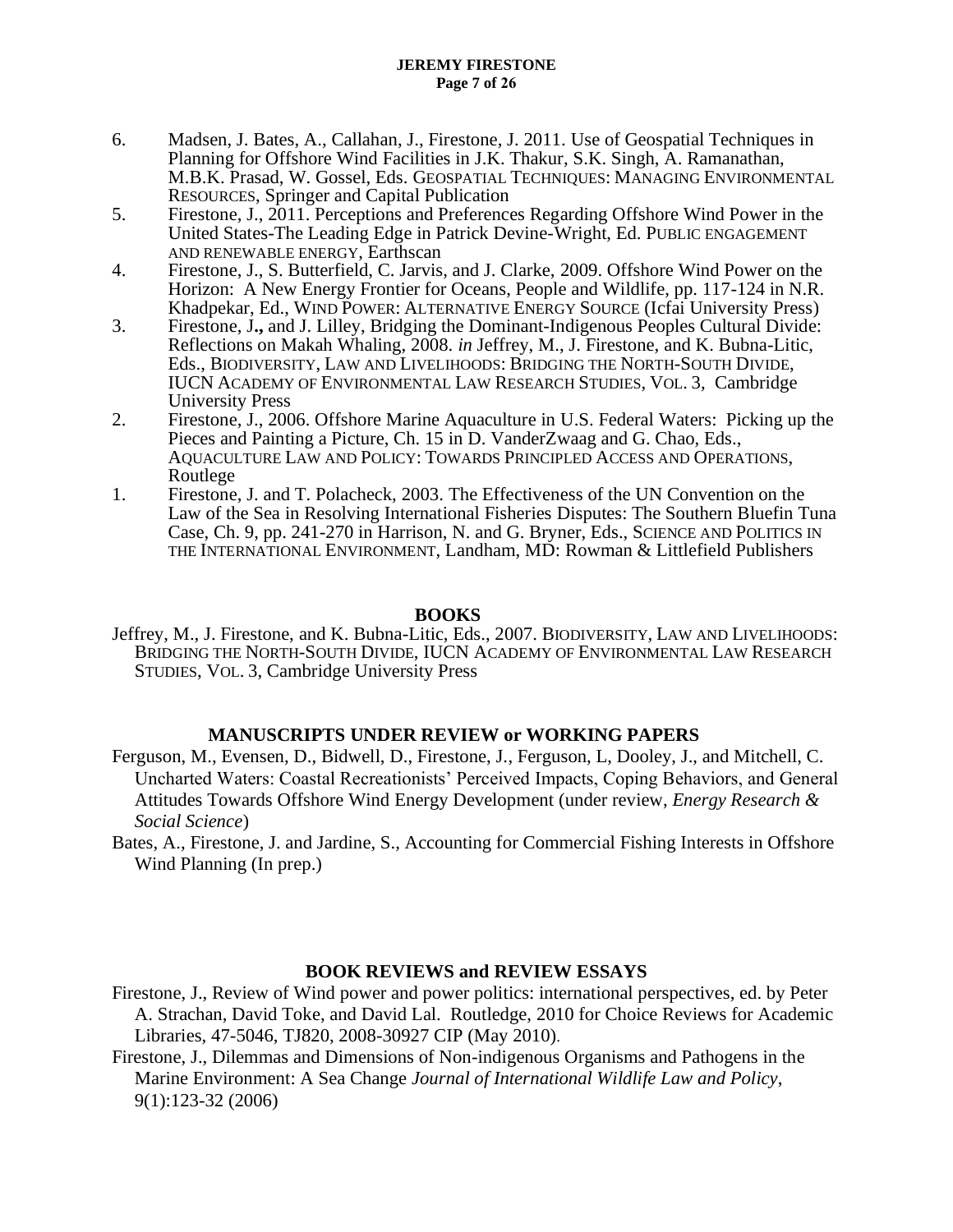Firestone, J. Review of Joseph F.C. DiMento, THE GLOBAL ENVIRONMENT AND INTERNATIONAL LAW, *Environment*, 45(10): 36 December 2003 (2003)

### **CONFERENCE PAPERS**

- Firestone, J., Regulating Climate Change: Offshore Wind Power in the United States, International Conference on Comprehensive Legal Framework for the Development of Offshore Wind Power Around the World, Taipei, Taiwan, August 2016
- Firestone J., Offshore Wind Power In A Busy Ocean: Some Thoughts on Spatial Planning of the US Mid-Atlantic's Marine and Coastal Environment, Taipei, Taiwan, December 2015
- Samoteskul, K., Firestone, J., Callahan J., and J. Corbett, Vessel Traffic Rerouting to Hasten Offshore Wind Power Development and Enhance Net Societal Benefits (and poster presentation) EWEA Offshore Wind Power Conference, Frankfurt, Germany, November 2013
- Alison Bates, Jeremy Firestone, John Madsen, Accounting for Commercial Fishing Interests in Offshore Wind Planning, EWEA Offshore Wind Power Conference, Frankfurt, Germany, November 2013
- Wang, C., S.B. Lyons, J.J. Corbett, and J. Firestone, Using ship speed and mass to describe potential collision with whales: An application of the Ship Traffic, Energy and Environment Model (STEEM), Transportation Research Board, TRB (2007)
- Firestone J., Riding the Next Wave: From Values Adrift at Sea to a Sea of Values, 32nd National Spring Conference on the Environment, Protecting Oceans: Legal and Policy Responses to the Decline of Marine Ecosystems Baltimore, Maryland, June 11, 2004

### **RESEARCH REPORTS**

- Parsons, G. and Firestone, J., [Atlantic Offshore Wind Energy Development: Values and](https://espis.boem.gov/final%20reports/5662.pdf)  [Implications for Recreation and Tourism,](https://espis.boem.gov/final%20reports/5662.pdf) OCS Study, BOEM 2018-013 (March 2018),
- Firestone, J., Burt, M., Madsen J., Veron D., Bowers R., Tall Towers, Long Blades and Manifest Destiny: The Migration of Land-based Wind from the Great Plains to the First State (2016), (also available as modified in peer review publication)
- Bates, A., Samoteskul, K., Callahan, J. and J. Firestone, Delaware Marine Spatial Planning (2012)
- United States' Country Report to the International Energy Agency's Social Acceptance of Wind Energy Projects: ["Winning Hearts and Minds" State of the Art Report](http://www.socialacceptance.ch/images/State-of-the-Art_Acceptance_Wind_Energy_USA.pdf) (Firestone, J, contributing author) (May 2010),
- Firestone, J., S. W. Kempton, B. Sheridan, and S. Baker, 2010, ["Maryland's Offshore Wind](http://www.abell.org/pubsitems/env_Offshore.full.report-2-18-10.pdf)  [Power Potential,](http://www.abell.org/pubsitems/env_Offshore.full.report-2-18-10.pdf) A report sponsored by the Abell Foundation (2010)
- Firestone, J., W. Kempton, A. Krueger, Delaware Opinion on Offshore Wind Power, prepared pursuant to a grant from the Delaware Energy Office, January 2008
- Dhanju, A. and J. Firestone, Draft Framework for Regulation of Offshore Wind Power in State Waters, prepared pursuant to a grant from the Delaware Energy Office, January 2008,
- Firestone, J., Kempton, W., and A. Krueger, Delaware Opinion on Offshore Wind Power, Interim Report, January 2007
- Corbett, J.J., C. Wang, and J. Firestone, Estimation, Validation, and Forecasts of Regional Commercial Marine Vessel Inventories, Tasks 1 and 2: Baseline Inventory and Ports Comparison, Prepared for the California Air Resources Board and the California Environmental Protection Agency, and for the Commission for Environmental Cooperation in North America, 3 May 2006, available at<http://coast.cms.udel.edu/NorthAmericanSTEEM/>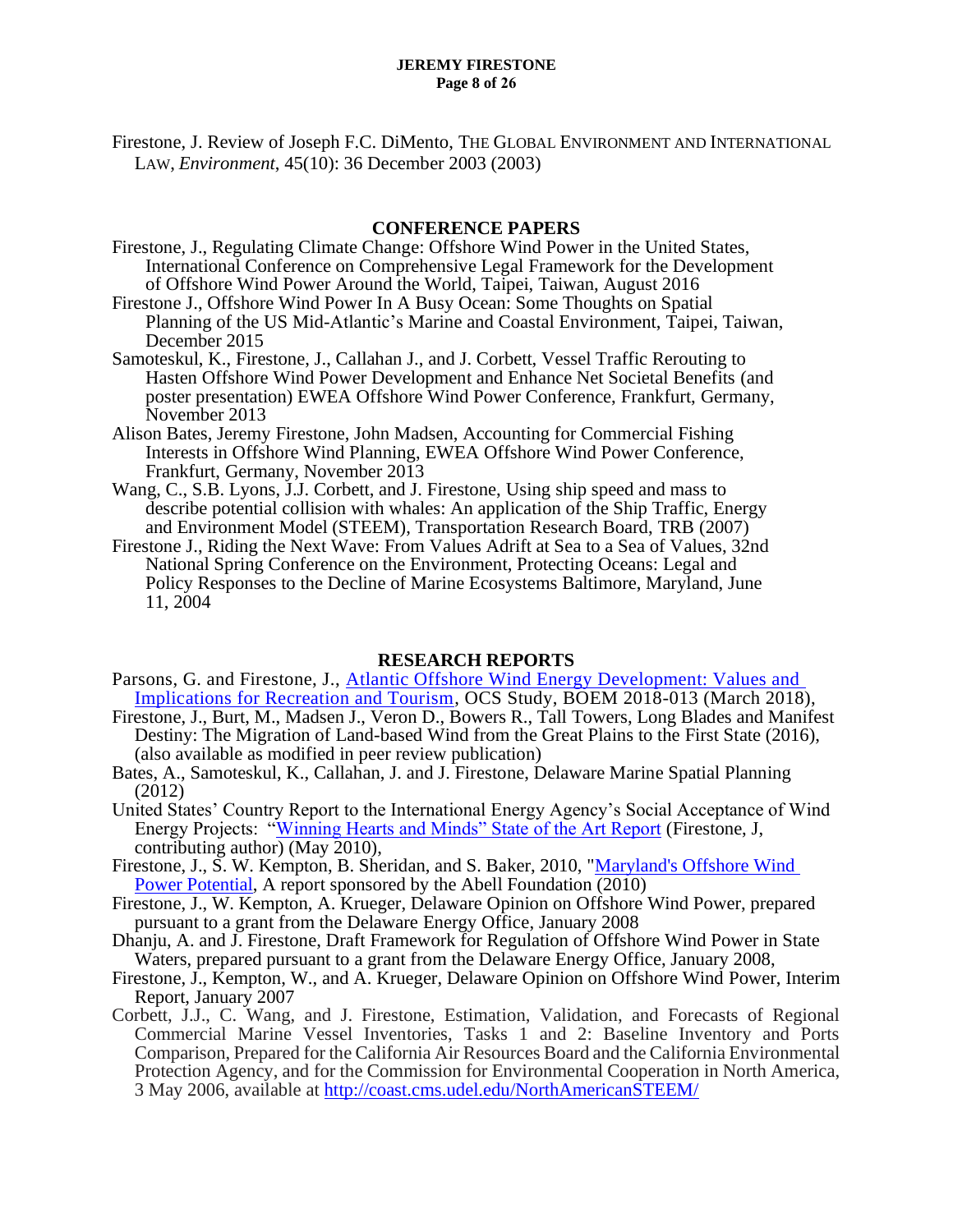#### **JEREMY FIRESTONE Page 9 of 26**

- Cicin-Sain, B., S.M. Bunsick, J. Corbin, M. R. DeVoe, T. Eichenberg, J. Ewart, J. Firestone, K. Fletcher, H. Halvorson, T. MacDonald, R. Rayburn, R. Rheault, and B. Thorne-Miller, with the assistance of J. Didden and M. Blaydes. 2005. Recommendations for an Operational Framework for Offshore Aquaculture in U.S. Federal Waters. Technical Report. Gerard J. Mangone Center for Marine Policy, University of Delaware
- Firestone J., International Fisheries Management, Section of Chapter on Fisheries Management for Final Report of the U.S. Commission on Ocean Policy, November 2003
- Firestone J. and Cicin-Sain, B., International Chapter for Final Report of the U.S. Commission on Ocean Policy, November 2003
- Firestone, J., Hydropower Relicensing: Opportunities for and Obstacles to Environmental Quality Improvements and Recreational Enhancements on Southeastern Rivers, UNC Environmental Finance Center, 2001,
- R. Whisnant, R. Norton, and J. Firestone, Costs and Financing Options for the North Carolina Million Acres Initiative, UNC Environmental Finance Center, 2001

## **INFORMAL WRITING**

- Firestone, J., 2019. [Wind turbines make good neighbors,](https://socialsciences.nature.com/users/209734-jeremy-firestone/posts/45739-wind-turbines-make-good-neighbors) *Behavioural & Social Science Research at Nature Research*
- Firestone, J., Hoen, B., and Rand, J. 2018. [Are public objections to wind farms overblown?](https://theconversation.com/are-public-objections-to-wind-farms-overblown-95728) *The Conversation*,

## **INVITED TALKS & WORKSHOP and WEBINAR PRESENTATIONS**

- Guest Lecture, Offshore Wind Power, MAST610, Coupling Human to Natural Systems**,** November 2020
- Guest Lecture, Place Meaning and the Block Island Offshore Wind Project**,** ENSC/ENVR 101, Introduction to the Environment, November 2020
- Panelist, TEDX Climate Crises Countdown, University of Delaware, November 2020
- Panelist, UD Munson (Honors College) Study Break Roundtable
- Panelist, UD Racial Justice Through Collaborative Programs and Projects Speaker Series, Environmental and Energy (In)Justice in 2020, October 2020
- Guest Lecture, Legal Pathways for Offshore Wind Power in Ocean and Coastal Law and Politics, Northwestern University, May 2020
- Guest Lecture, "Offshore Wind Power: Can it find a place at the table?, Public Policy Analysis, University of Delaware, April 2020
- Guest Lecture, Offshore Wind Power, Can it find a place at the table?, MAST610, Coupling Human to Natural Systems**,** November 2019
- Panel Discussion of Earth Day showing of "From Paris to Pittsburgh", Panel Participant, Biden School and DENIN, April 2019
- Panel Discussion of the Intergovernmental Panel on Climate Change Special Report on Global Warming of 1.5℃, Panel Participant, DENIN Ambassadors, November 2018
- Guest Lecture, Place Meaning and the Block Island Offshore Wind Project**,** ENSC/ENVR 101, Introduction to the Environment, November 2018
- Winds of Change: The Vision and Vistas of Offshore Wind Power, Delaware to the World, Rehoboth Beach, DE, September 2018
- Place Meanings, Project Representations and Public Perceptions of the Block Island Offshore Wind Power Project, Town of New Shoreham, RI, September 2018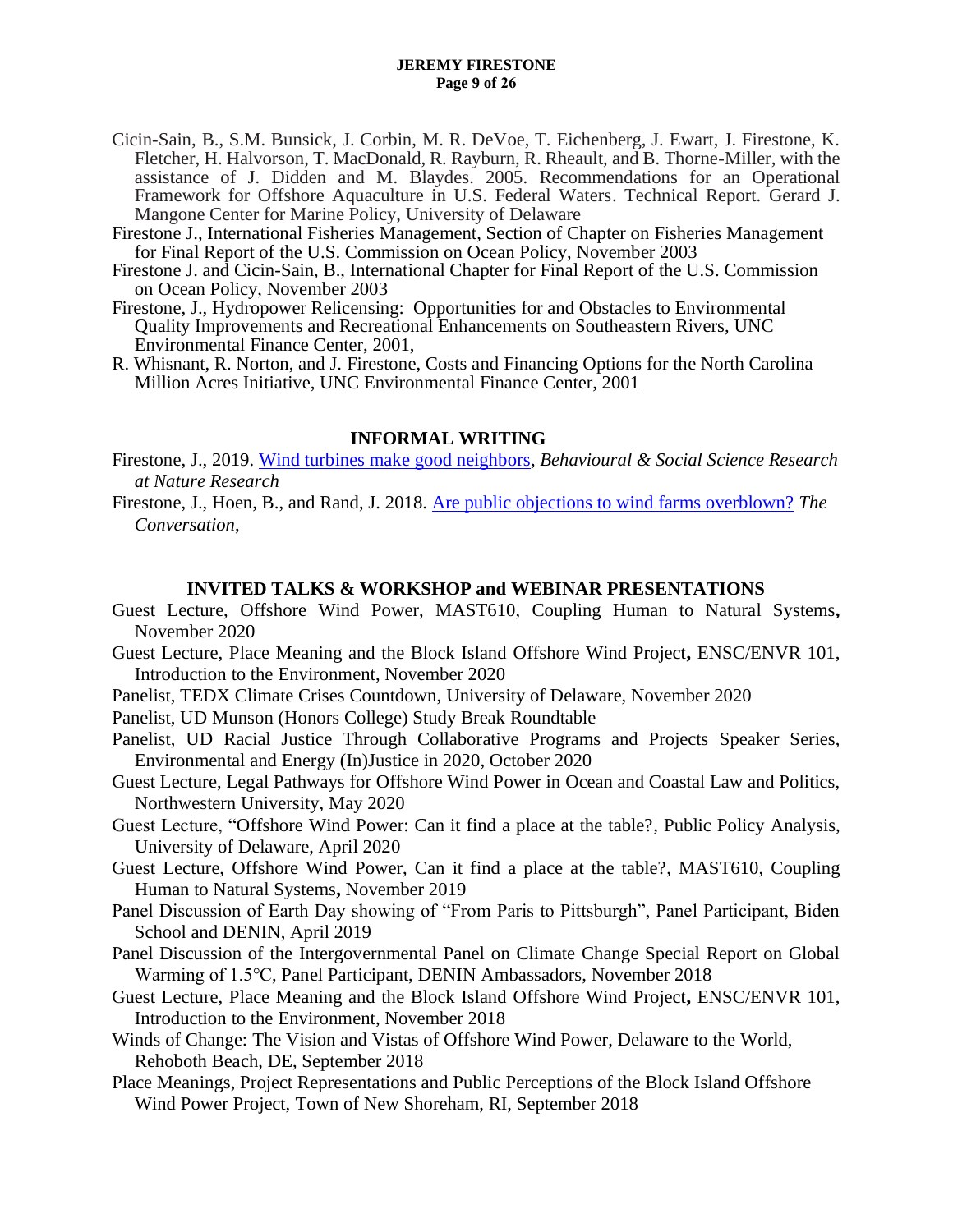#### **JEREMY FIRESTONE Page 10 of 26**

- Block Island Offshore Wind Power Project: In Place or Out-of-Place? Place Meanings, Project Representations, & Public Perceptions, University of Rhode Island, September 2018
- Offshore Wind Energy in Delaware, Focus on the Delaware Coast Seminar Series, Panel Discussion, Panel Participant, Bethany Beach, Delaware, July 2018
- ENEP 467: Global Perspectives on Environment and Energy, Spring 2018
- Guest Lecture, Block Island Offshore Wind Power Project, ENSC/ENVR 101, Introduction to the Environment, November 2017
- Wind Turbines off Delaware's Coast: Second Time the Charm? DuPont Interdisciplinary Science Learning Laboratories, University of Delaware, November 2017
- Public Support for Wind Power: Fair Process, People-Place Relations, and Aesthetics, A Dry/Wet Tale in Two Acts. National Renewable Energy Lab (NREL), National Wind Technology Center, October 2017
- Offshore Wind Power: Can New Jersey find a place at the table? Montclair State University, New Jersey, September 2017
- Wind Power: A Journey through the US and Africa, UD Undergraduate Scholars, July 2017
- The Nature of Offshore Wind Energy Concerns, 15th Baird Sea Grant Science Symposium, The Social Dimensions of American Offshore Wind Energy: Towards a Research Agenda, University of Rhode Island, October 2016
- Guest Lecture, International Law of Sustainable Development, University of Massachusetts at Amherst, February 2016
- Values and Perceptions of Place, Offshore Wind Energy, and the Environment along the Eastern Seaboard, University of Massachusetts at Amherst, NSF IGERT, February 2016
- Offshore Wind Development & Mid-Atlantic Planning, National Sun Yat-sen University, Graduate Institute of Marine Affairs, Kaohsiung City, Taiwan, December 2015
- Offshore Wind: An Overview, National Sun Yat-sen University, Graduate Institute of Marine Affairs, Kaohsiung City, Taiwan, December 2015
- Resolution of Conflicts Among Competing Users and Uses of the Ocean in an era of Offshore Wind Power, International Workshop on National Laws and Policy for Offshore Wind Energy, Taipei, Taiwan, December 2015
- Ocean University of China, Law Faculty Seminar, Coastal and Offshore Wind Power: A Two Act Story of Culture & Landscape, Qingdao, China, May 2015
- Nanjing University, A New Energy Paradigm for the South China Sea: Cooperation around Climate, Air Quality and Windpower, Nanjing, China, May 2015
- Ocean University of China, Biodiversity Beyond State Jurisdiction, Qingdao, China, May 2015
- Xiamen University, Governance of Marine Biodiversity in Areas Beyond State Jurisdiction, Xiamen, China, April 2015
- Cardiff University, Wind Power, Culture and Landscape: A Story in Three Acts, Wales, UK, March 2015
- Exeter University, Wind Power, Culture and Landscape: A Story in Three Acts, England, UK, March 2015
- DTU Riso, How do we now it? Best and worst practices (workshop panel presenter), Workshop on Public Engagement Strategies and Wind Energy, EERA Joint Programme on Wind Energy, Sub-programme: Economic and Social Aspects of Wind Integration, Roskilde, Denmark, March 2015.
- Colby College, Fall 2014 Environmental Studies Evening Lecture Series, The Long and Winding Road: The Cape Wind Project in Nantucket Sound, October 2014
- Science and Policy Considerations in Measures to Reduce the Likelihood of Ship Strikes of Great Whales, Colby College, October 2014
- Mid-Atlantic Offshore Wind Power and Fisheries, Public Listening Session, Mid-Atlantic Fishery Management Council, Wilmington, DE, August 2013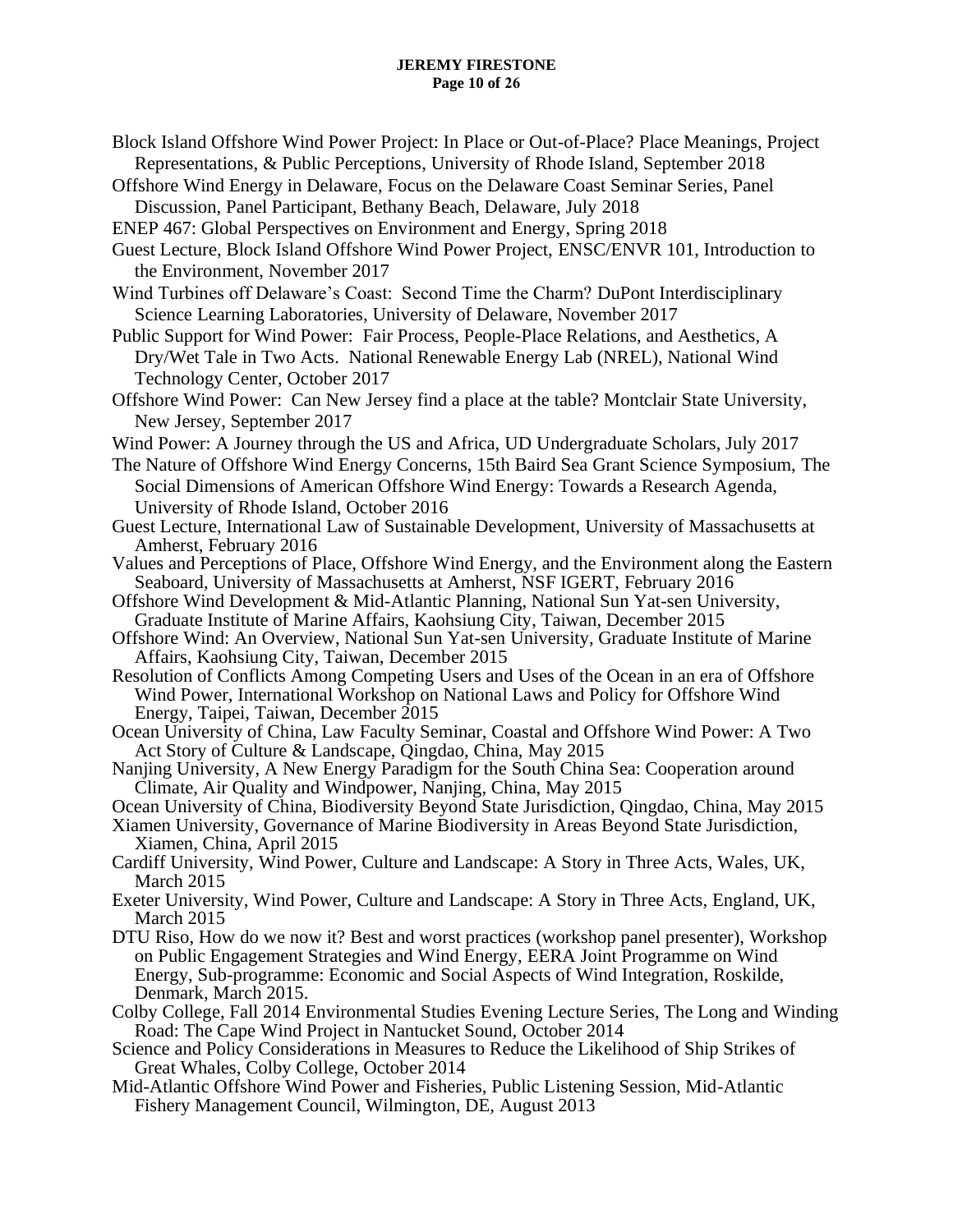#### **JEREMY FIRESTONE Page 11 of 26**

- Dean's Advisory Council, College of Earth, Ocean and Environment (CEOE), Center for Carbon-free Power Integration Research, May 4, 2012
- Environmental Law Institute (*Invited Presentation*), Point Sources and Pollutants: Using the Clean Water Act to Regulate Offshore Aquaculture Discharges, December 2012
- Osher Lifelong Learning Course, Sustainable Energy Can We Make It Happen?, Lewes, Delaware, October 2012
- Delaware Sea Grant Advisory Council, "Marine Spatial Planning off of the Delaware Coast, Dover, DE, April 2012
- Virginia Institute of Marine Studies, Virginia Sea Grant, "Coastal Wind: Opportunities for Research, Partnership, Education, and Stewardship - The UD Experience" March 2012
- Offshore Wind Power (*Invited Panelist*), University of North Carolina at Chapel Hill, November 2011
- Inaugural Year<sup>+</sup> Review, Coast Day, University of Delaware, Lewes, DE, Oct 2011
- Public Acceptance of Wind Energy: Does Perceived Fairness of Process Matter? University of Hawaii-Manoa, September 2011
- US Offshore and Coastal Wind Power in 2011: Progress, Vision, Vistas and Threats, University of Hawaii-Manoa, January 2011
- Offshore Wind Power: The Shape of Things to come to Hawaii?, University of Hawaii-Manoa, January 2011
- Environmental and Social Considerations, Cornell University Wind Energy Planning Workshop (invited oral presentation), December 2010
- Findings of the Offshore Wind Energy Workshop, on behalf of the Marine Board, Transportation Research Board of the National Academies, DOI-DOE Workshop, Atlantic City, NJ, Oct. 2010
- A Wind Turbine at the UD Lewes Campus: An Opportunity for Clean Energy, Research, Education and Partnership, Delaware Governor's Energy Advisory Council, May 2010
- Offshore and Coastal Wind Power: Progress, Vision, Vistas and Threats, Department of Geography, University of Delaware, Department of Geography, May 2010
- Offshore and Coastal Wind Power: Vision, Vistas and Outlook, Sanford School, AP Environmental Science, Hockessin, DE, April 2010
- Wind Power on the Coastal Horizon: An Earth Day Update on Progress, Threats and Trade-offs, Widener Law School, Wilmington, DE, April 2010
- A Wind Turbine at the UD Lewes Campus: An Opportunity for Clean Energy, Research, Education and Partnership, February 2010
- Public Acceptance of Energy Technologies Panel, National Academy of Sciences Workshop on Addressing the Challenges of Climate Change Through the Behavioral and Social Sciences, Washington, D.C., December 2009
- A Hitchhikers Guide to Commercial Shipping Ballast Water Biology, Uncertainty, Management and Politics, Williams College, Class of 1960 Visitor, November 2009
- Offshore Wind Power: Visions, Vistas and Outlook, Williams College, Class of 1960 Visitor, November 2009
- Public Acceptance in 2009 of Offshore Wind in the US, Wind Energy and Social Acceptance Forum, National Renewable Energy Laboratory (NREL)/International Energy Agency (IEA) Social Acceptance Energy Meeting, National Wind Technology Center, Boulder, Colorado, October 2009
- Public Acceptance: Story in Three Acts, Michigan Great Lakes Wind Council, Lansing, MI, April 2009
- Lessons from Delaware: A Story in Four Acts, Friends of Agriculture, Dover Delaware, November 2008
- Offshore Wind Power, The Shape of Things to Come off of Maine?, Cape Wind Forum, (key note address and panel moderator), University of Maine Law School and the Center for Law & Innovation, Portland, Maine, April 2008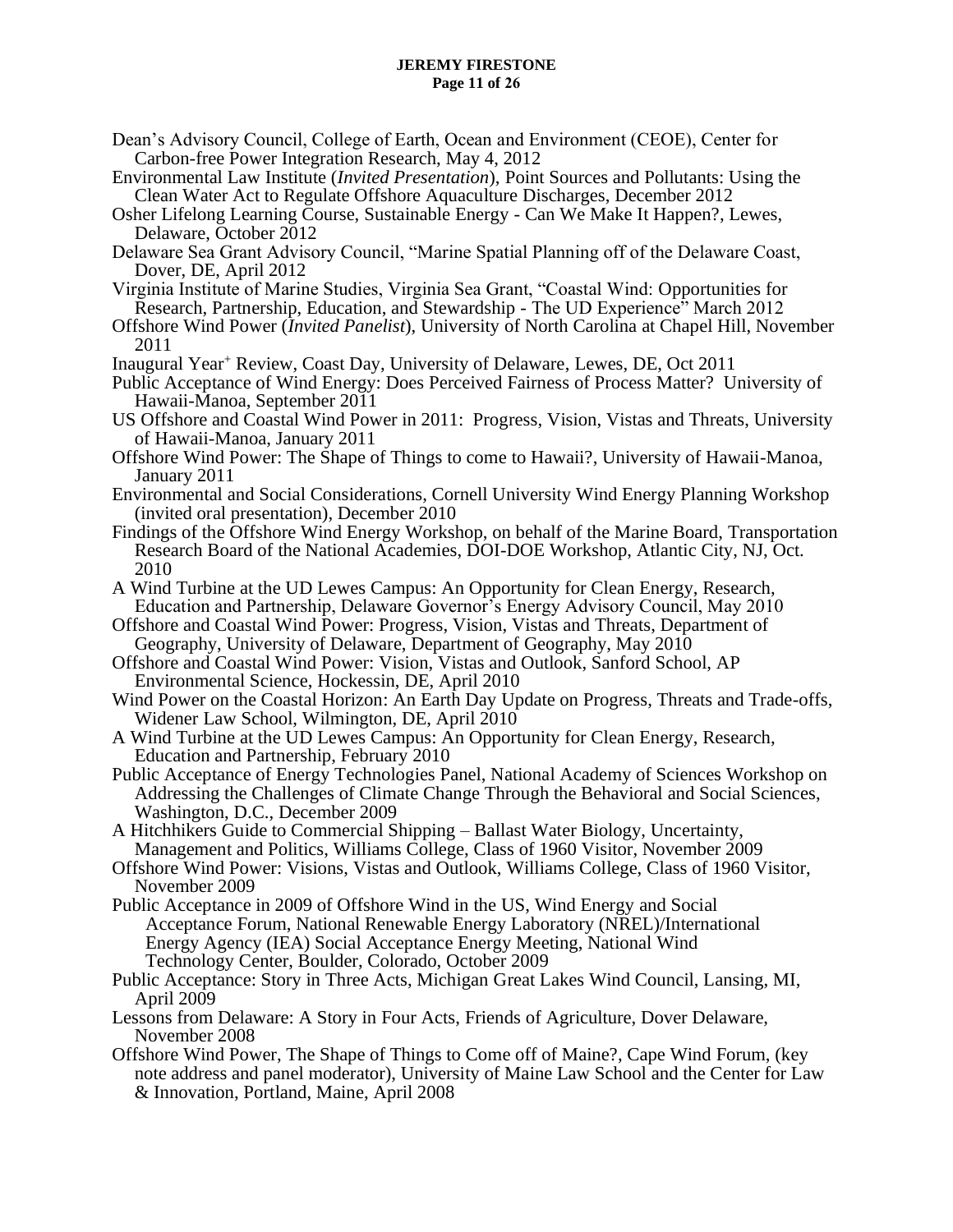#### **JEREMY FIRESTONE Page 12 of 26**

- Offshore Wind Power Assessment using Ship-based Wind Speed Measurements to Supplement NOAA buoy data, National Renewable Energy Laboratory (NREL), National Wind Technology Center, Boulder, Colorado, March 2008
- Ship Collisions with North Atlantic Right Whales, National Oceanic and Atmospheric Administration, May 2006
- Implementation of Section 388 of the Energy Policy Act of 2005, U.S. Minerals Management Service, January 2006
- The Energy Policy Act of 2005: Implications for Oceans and Coasts, The Ocean and Coastal Policy Roundtable, Washington, D.C., January 2006
- J., Cultured Fish as Pollutants, National Marine Aquaculture Task Force Meeting (convened by Pew and WHOI), Seattle, WA, November 2005
- Jacksonville to Provincetown Right Whale Data Analysis, Vessel-Right Whale Encounter Probabilities, Evaluation Workshop, New Bedford, MA, November 2005
- Kempton, W. and J. Firestone, Offshore Wind on the US Eastern Seaboard: Public Reaction (*Oral Presentation by W. Kempton*) NREL, Golden, Colorado, October 2005
- Factors Underlying Public Opinion about Offshore Wind Power Development in Nantucket Sound, Woods Hole Oceanographic Institution (WHOI), August 2005
- Offshore Wind Power Regulation Consideration, Wind Energy and Wildlife: The Good, the Bad … the Possible, Princeton University, May 2005
- Public Reaction to Wind Power off of Cape Cod, Coastal States Organization Legal Council Meeting/NOAA OCRM Ocean and Coastal Program Managers' Meeting, Washington, D.C., March 2004
- A Framework for Regulation of Offshore Aquaculture, Coastal States Organization Legal Council Meeting/NOAA OCRM Ocean and Coastal Program Managers' Meeting, Washington, D.C., March 2004
- Marine Fisheries Policy in the EEZ and on the High Seas, Duke University, Nicholas School of the Environment, February 2004
- Risk Assessment for Ballast Water Introduced Species Policy Issues, US EPA, NOAA, U.S. Coast Guard in advance of IMO Ballast Water Convention Negotiations Washington, D.C., June 2003
- Technology Policy Implications for Ballast Water Introductions of Non-indigenous Species, Michigan Department of Environmental Quality, Lansing, Michigan, June 2003
- Toward an Operational Framework for Mariculture in US Jurisdictional Waters, Canadian Law & Policy Workshop, International Comparative Law and Policy Experiences Panel, AquaNet Law and Policy Project and Dalhousie Law School, Halifax, Nova Scotia, Canada, February 2003
- Marine Protected Areas and Coastal Resource Preservation in the United States, to visiting delegation from the Gyeongsanbuk-do Province, South Korea, Center for Energy and Environmental Policy, University of Delaware, June 2002
- Hydroelectric Dam Policy, University of Delaware, Urban Affairs and Public Policy, March 2002
- Agency Governance and Enforcement: The Influence of Mission on Environment Decisionmaking, Legal Studies Seminar, University of Delaware, March 2002

# **CONFERENCE/WEBINAR PRESENTATIONS**

Firestone, J., What's love got to do with it? Understanding Cognitive and Affective Responses to Wind Turbines to Advance Policy and Communication, Online Symposium: Social acceptance and the energy transition, MISTRAL (Multi-sectoral approaches to Innovative Skills Training for Renewable energy and sociAL acceptance), EU, May 2020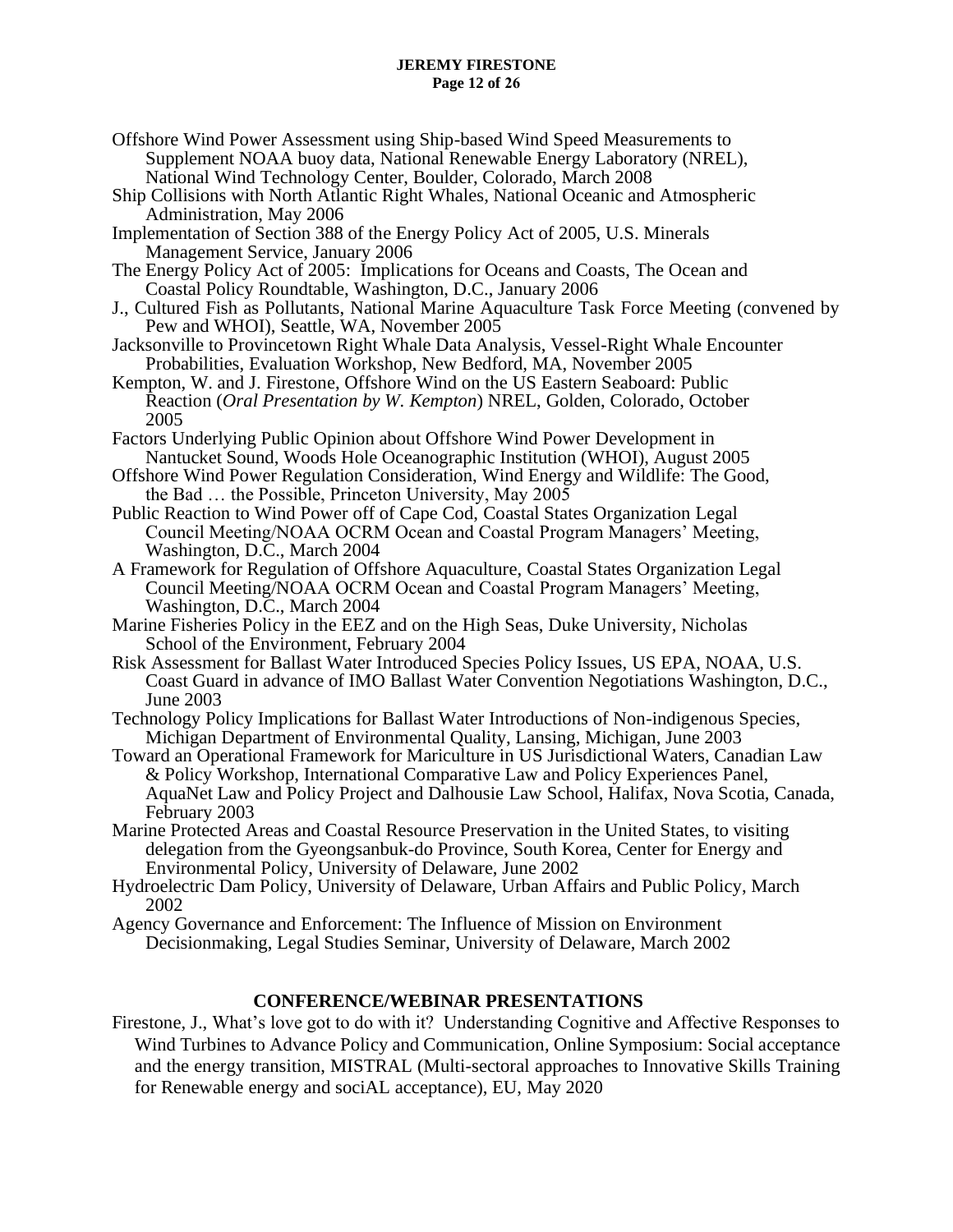- Firestone, J., Residents' Perceptions of North America's First Offshore Wind Project: Wind in the Sails or Choppy Seas?, NAWEA, Amherst, MA, October 2019
- Firestone, J., Relative Preferences between Wind Power and other Sources of Electricity, NAWEA, Amherst, MA, October 2019
- Firestone, J., Wind Turbine Neighbors: Analysis of a US nationwide survey, 2nd International Conference on Energy Research & Social Science (Energy and Society in Transition), Tempe, AZ, May 2019
- Firestone, J., Moderator and Presenter, Block Island Offshore Wind Power Project Introduction, 2nd International Conference on Energy Research & Social Science (Energy and Society in Transition), Tempe, AZ, May 2019
- Firestone, J., Panel Participant on Workforce Training, International Partnering Forum 2019, New York City, NY, March 2019
- Firestone, J., Panel Convener, Moderator and Discussant, Relation to Place Within Socio-Technical Energy Transitions, Royal Geographical Society & Institute of British Geographers, Annual International Conference 2018, Cardiff, UK, August 2018
- Firestone, J. Offshore Wind Power, Complexity, Conflict, Cooperation and Cases, NY City Bar Association, May 2018.
- Firestone, J., Block Island Offshore Wind Project: People-Place Relations and Aesthetics. International Offshore Wind Partnering Forum, Princeton, NJ, April 2018
- Firestone, J., Public Support for Wind Power in the United States: Fair Process, People-Place Relations, and Aesthetics. AWEA Project Siting Conference, Memphis, TN, March 2018
- Firestone, J., Planning Process Fairness and Attitudes, National Survey of Attitudes of Wind Power Project Neighbors, Lawrence Berkeley National Lab Webinar, February 2018
- Firestone, J., Public Support for Wind Power in the United States: Fair Process, People-Place Relations, and Aesthetics. 3d International Workshop on National Laws and Policy for Offshore Wind Energy, Taipei, Taiwan (via mp4 file), December 2017
- Firestone, J., Procedural fairness, developer transparency & the energy transformation: A survey of public perceptions across the USA of wind project communities. Energy Impacts Conference, Columbus, Ohio, July 2017
- Firestone, J., New interactive methods for engaging and understanding stakeholder views on siting strategies and spatial planning. Organized and participated in this panel session using eclickers. International Offshore Wind Partnering Forum, Annapolis, MD, April 2017
- Firestone, J., Procedural fairness, developer transparency and the energy transformation. Energy Research & Social Sciences Conference. Stiges, Spain, April 2017
- Firestone, J., Moderator, Roundtable Forum: Lessons Learned from Countries in the Pacific Asian Region, International Conference on Comprehensive Legal Framework for the Development of Offshore Wind Power Around the World, Taipei, Taiwan, August 2016
- Firestone, J., Regulating Climate Change: Offshore Wind Power in the United States, International Conference on Comprehensive Legal Framework for the Development of Offshore Wind Power Around the World, Taipei, Taiwan, August 2016Firestone, J., Top Ten Times Two, Offshore Wind's Challenges and Opportunities, Association of Environmental Studies and Sciences, American University, Washington, DC, June 2016
- Firestone, J., A Place at the Table, Public Participation and Engagement in Wind Power Siting in the United States, 2016 Energy Policy for Bridging and Communication Forum, National Environmental Program (NEP), Taipei, Taiwan, August 2016
- Firestone, J.,Wind Power at a Distance: A Voyage around the Globe, US and Africa, UD-Africa Conference, Newark, DE, April 2016
- Firestone, J., Top Ten Times Two, Offshore Wind's Challenges and Opportunities, Advanced Energy Conference, New York, New York, April 2016
- Firestone, J., Tradeoffs between Offshore Wind Development and Commercial Shipping and Fishing: Employing Quantitative Tools to Advance Marine Spatial Planning and Decrease Barriers, National Wind Technology Center, NREL, Boulder, CO March 2016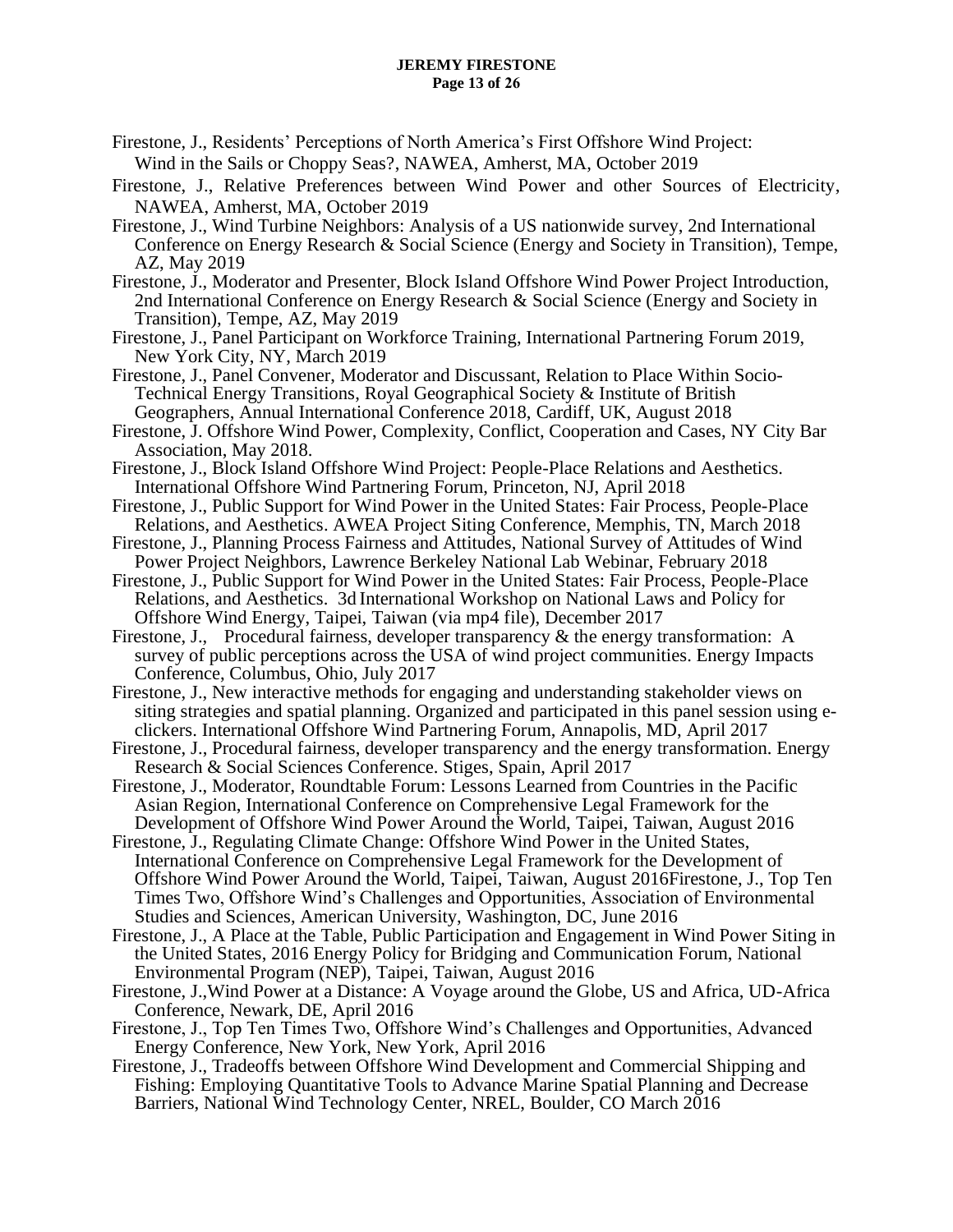#### **JEREMY FIRESTONE Page 14 of 26**

- Firestone, J, Knapp, L., Gardner, M, and Parsons, G, (oral presentation by L. Knapp), Social Values, Beliefs, Perceptions and Knowledge Relative to Offshore Wind Energy, NOAA Social Coast Forum, Charleston, SC, February 2016
- Firestone, J, Knapp, L., and Gardner, M., (oral presentation) Critical Social Factors for Developing the Maryland Offshore Wind Energy Area, American Wind Energy Association (AWEA) Offshore Wind Conference, Baltimore, Maryland, September 2015
- Knapp, L, Firestone J, and Parsons, G (poster presentation), Monthly Price Premiums Ratepayers Are Willing to Pay to Develop the Maryland Wind Energy Area (AWEA) Offshore Wind Conference, Baltimore, Maryland, September 2015
- Swift, K., Vulinec, K., and Firestone, J., (poster presentation by Firestone), Bat Mortality at Solitary Coastal Turbine in Delaware, USA, Conference on Wind Energy and Wildlife Impacts 2015, Berlin, Germany, March 2015
- Firestone, J. (oral presentation) RGGI (Retrospective: Generation Games Illuminated): Seven Year Itch or Lucky Seven?, National Council for Science and the Environment, 15th National Conference and Global Forum on Science, Policy and the Environment: Energy and Climate Change, Washington, DC, January 2015
- Firestone, J. (oral presentation) Wind Energy, Technology and Society, Focus on the Delaware Coast, Lewes, DE, December 2014
- Knapp, L., Firestone, J., Gardner, M., and Parsons, G. (poster presentation) Offshore Wind Power: Perceptions, Preferences and Willingness to Pay, Behavior, Energy and Climate Change Conference, Washington, DC, December 2014
- Firestone, J. and Bates, A. (oral presentation by A. Bates) Public Acceptance of Transmitting Offshore Wind Power to Shore, AWEA Offshore Wind Power Conference, Atlantic City, NJ, October 2014
- Bates, A., and Firestone, J. (poster presentation) Local Community Acceptance of in-View Offshore Wind Power Demonstration Projects, AWEA Offshore Wind Power Conference, Atlantic City, NJ, October 2014
- Knapp, L., Firestone, J., Gardner, M., and Parsons, G. (poster presentation) Public Appetite for Price Premiums for Offshore Wind Power. AWEA Offshore Wind Power Conference, Atlantic City, NJ, October 2014
- Firestone, J., (oral presentation) Wind Energy, Technology and Society, IUCN Academy of Environmental Law Colloquium, Tarragona, Spain, July 2014
- Firestone, J. (oral presentation) Wind Power on the Horizon, Tri-State Sustainability Symposium, Temple University, Philadelphia, PA, March 2014
- Bates, A. Firestone, J. Madsen, J. (oral presentation by J. Firestone), Accounting for Commercial Fishing Interests in Offshore Wind Planning, EWEA Offshore Wind Power Conference, Frankfurt, Germany, November 2013
- Samoteskul, K., Firestone, J., Callahan J., and J. Corbett (poster presentation), Changing Vessel Routes to Open Areas for Wind Development Could Generate Significant Societal Benefits, AWEA Offshore Wind Power Conference, Providence, RI, October 2013 (awarded best student poster)
- Bates, A., Madsen, J., Firestone, J. Accounting for Commercial Fishing Interests in Offshore Wind Planning, AWEA Offshore Wind Power Conference, Providence, RI, October 2013 (honorable mention, business/permitting)
- Firestone, J. Social Dimensions of Wind Energy, North American Wind Energy Academy Symposium, Boulder, CO, August 2013
- Samoteskul, K., Firestone, J., Callahan J., and J. Corbett (poster presentation), Costs and Benefits of Rerouting Vessel Traffic to Open Shallow Waters for Offshore Wind Development, WINDPOWER 2013, Chicago, IL, May 2013
- Firestone, J., Samoteskul, K., and Bates, A. (oral presentation),Offshore Wind Power Development & Mid-Atlantic Planning, Regional Ocean Governance Symposium: Legal &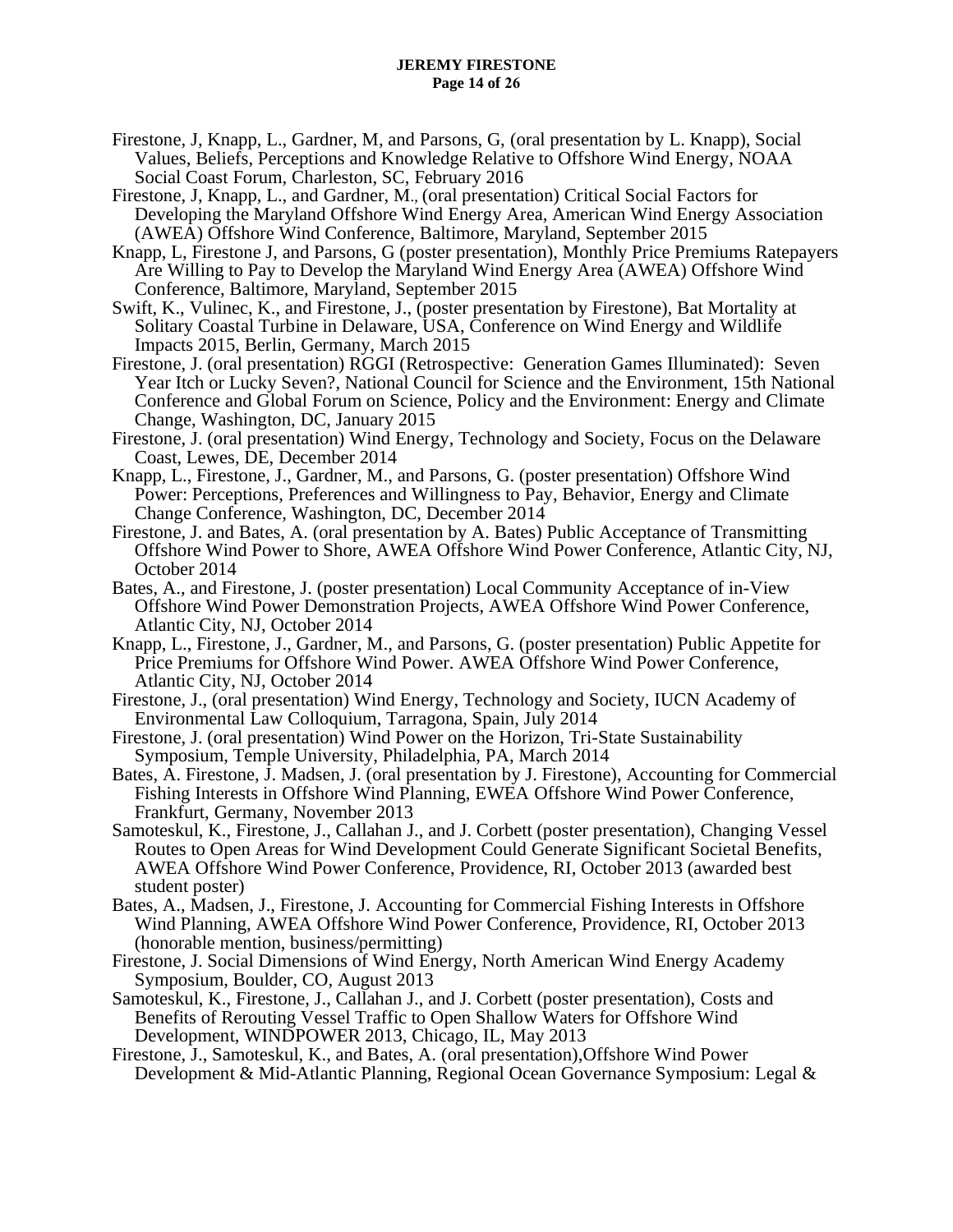Policy Solutions for Mid-Atlantic Ocean Planning, Seton Hall University School of Law, April 2013

- Samoteskul, K., J, Firestone, J. Callahan, J. Corbett (poster presentation), Costs and Benefits of Rerouting Vessel Traffic to Open Shallow Waters for Offshore Wind Development, AWEA Offshore Wind Power Conference, Virginia Beach, VA, Oct 2012
- Firestone, J., Willett Kempton, Meredith Blaydes Lilley and Kateryna Samoteskul, Public Acceptance: Does Perceived Fairness of Process Matter (oral presentation), EWEA Offshore Wind Power, Amsterdam, NL (Nov 2011)
- Firestone J. (invited panelist) Discussion of the documentary "Cape Spin," AWEA Offshore Wind Power Conference, Baltimore, MD, Oct 2011
- Firestone, J., Public Acceptance: Does Perceived Fairness Matter?, AWEA Offshore Wind Power, Baltimore, MD, Oct 2011
- Firestone, J., Multi-Use Issues/Space-Use Conflicts Panel Member (*Invited*), Atlantic Wind Energy Workshop, BOEMRE, Herndon, VA, July 2011
- Firestone, J., , Public Perception, Legal Studies, Visual Impacts, Tourism Panel Member (*Invited*), Atlantic Wind Energy Workshop, BOEMRE , Herndon, VA, July 2011
- Firestone, J, Bluewater Wind Case Study (Invited), Virginia Offshore Wind Conference, Virginia Beach, VA, June 2011
- Firestone, J., Wind Perceptions and Preferences, WINDPOWER 2011, American Wind Energy Association, Anaheim, CA, May 2011
- Firestone, J., A Wind Turbine at the UD Lewes Campus: A Clean Energy, Research and Education Partnership, Community and Small Wind Energy Conference - Mid Atlantic Region, WINDUSTRY, Penn State University, Feb 2011
- Firestone, J., Lilley M.B. and W. Kempton, Mapping Offshore Wind Perceptions and Preferences Through Time (oral presentation), North American Offshore Wind Conference and Exhibition, American Wind Energy Association, Atlantic City, NJ, Oct. 2010
- Lilley, M.B., J. Firestone, and W. Kempton, Mapping Public Perceptions and Preferences Toward Wind Power Development Through Time, (poster presentation), American Wind Energy Association (AWEA), WINDPOWER 2010, Dallas, TX, May 2010
- Firestone, J, (Moderator of two panels), "Offshore Renewable Energy: Technological Advances, Prospects for Development, and Commercial Potential" & "Policy and Regulatory Issues of Offshore Renewable Energy," Global Oceans Conference 2010, Paris, France, May 2010
- Firestone J. (invited presentation), Social Impacts of Offshore Wind Energy, Global Oceans Conference 2010, Paris, France, May 2010
- Firestone J., (Panel Moderator and Breakout Group Leader), Certified Verification Process, Offshore Wind Energy Workshop, Transportation Research Board of the National Academies, Washington, DC, March 2010
- Firestone, J. (Conference Chair), Offshore Wind Conference, Philadelphia, PA, February 2010
- Firestone, J. (discussant, invited), American Public Policy and Management (APPAM) Annual Fall Conference, Washington, D.C. November 2009
- Firestone, J., Offshore Wind Power: Environmental Impacts, Trade-Offs and Progress (invited presentation), NYSERDA Annual Conference, October 2009
- Firestone, J., Panel Participant, Delaware The Leader in U.S. Offshore Wind Research and Implementation, Side-Event, European Offshore Wind 2009 Conference, Stockholm Sweden, Sept. 2009.
- Firestone, J., M.B. Lilley, W. Kempton**,** The Effect of Wind Power Installations on Coastal Tourism (poster presentation), European Offshore Wind 2009 Conference, Stockholm Sweden, Sept. 2009
- Firestone, J., Wind Power in the Ocean: Ready, Affordable, Large (invited oral presentation), Energy and Sustainability Conference, University of Delaware Energy Institute and Solar IGERT, August 2009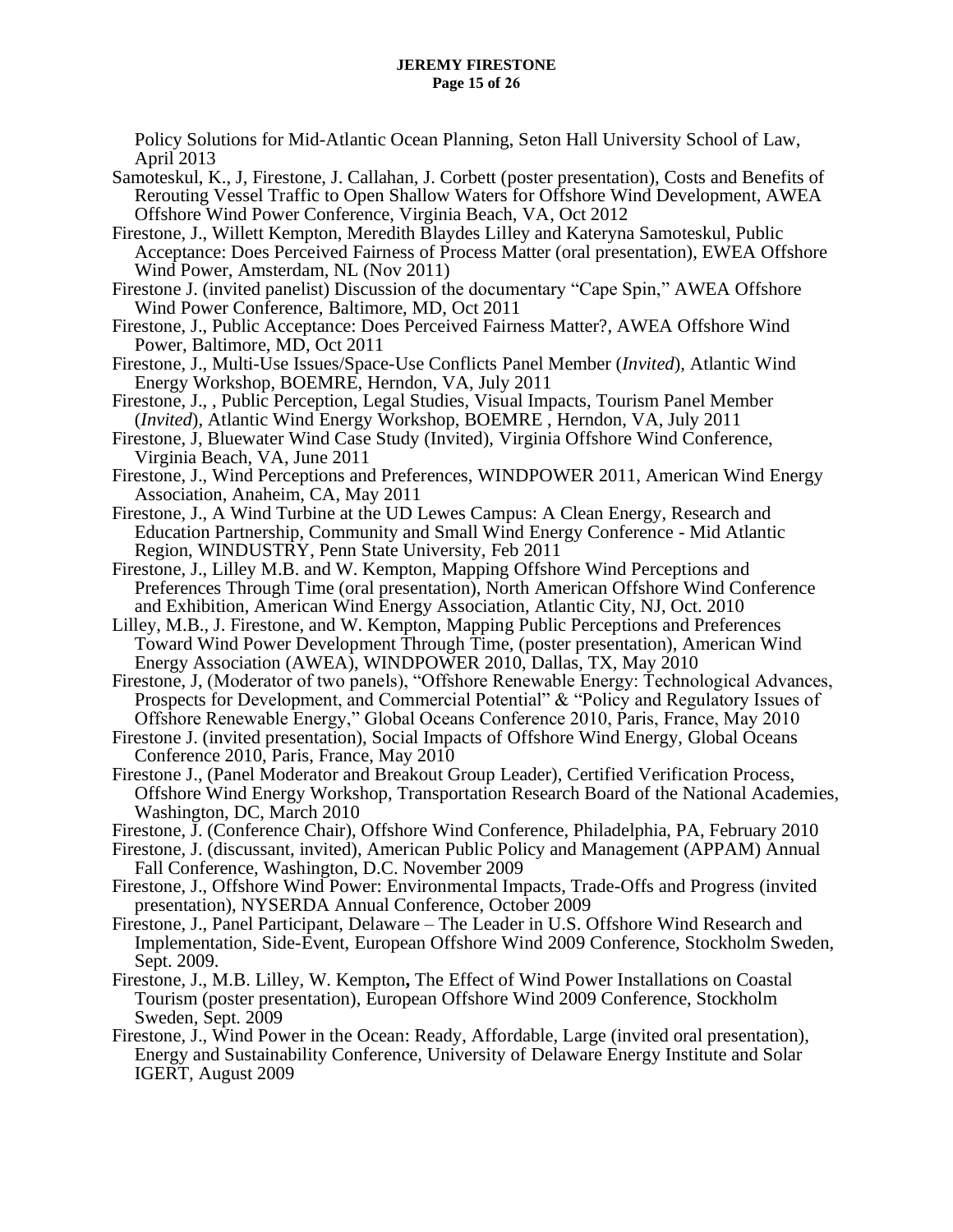#### **JEREMY FIRESTONE Page 16 of 26**

- Firestone, J., A. Krueger, G. Parsons, Preference Tradeoffs with Offshore Wind Power (oral presentation), Academy of Marketing Science, Baltimore, MD, May 2009
- Lilley, M.B., J. Firestone, W. Kempton**,** The Effect of Wind Power Installations on Coastal Tourism (poster presentation), American Wind Energy Association (AWEA), WINDPOWER 2009, Chicago, Ill, May 2009
- Firestone, J., Public Opinion in the US (invited oral presentation), Great Lakes Renewable Energy Association Wind Energy Conference, Detroit, MI, March 2009
- Firestone, J. Delaware and Cape Cod Public Opinion Case Studies (invited oral presentation), 7th Marine Law Symposium, Roger Williams University School of Law, October 2008
- Firestone J., Can Whales and Ships Co-Exist in the Atlantic?, Boston College Environmental Affairs Law Review and Massachusetts Institute of Technology Sea Grant Program, Great Whales Symposium, October 2008
- Firestone, J., Public Opinion in the US: A barrier or the leading edge of a transformative industry? (invited oral presentation), American Wind Energy Association Offshore Wind Power Workshop, Wilmington, Delaware, September 2008
- Firestone, J., Offshore Wind Power: How will the public shape its future? (invited oral presentation), Northeast Renewable Energy Conference, Penn State University, August 2008
- Firestone, J. Key Federal and State Sitings Issues (invited oral presentation), Northeast Renewable Energy Conference, Penn State University, August 2008
- Blaydes, M., J. Firestone, and W. Kempton, The Effects of Wind Power on Beach Tourism, WINDPOWER 2008, Houston, TX, June 2008
- Wang, H., J. Firestone and J.J. Corbett, Offshore Wind Power Assessment Using Ship-Based Measurements, WINDPOWER 2008, Houston, TX, June 2008
- Dhanju, A. and J. Firestone, Facilitating wind power development in state waters, WINDPOWER 2008, Houston, TX, June 2008
- Firestone, J., Krueger, A., Kempton, W., and G. Parsons, Valuing Public Preferences in Delaware (oral presentation), USA, European Offshore Wind Conference and Exhibition, Berlin, December 2007
- Corbett, J.J., J. Callahan, T. Callahan, and J. Firestone, Comparative Quantitative Estimates of Decreased Encounter Probabilities in the Right Whale Habitat through Shifting Vessel Traffic (oral presentation by J.J. Corbett), Right Whale Consortium Annual Meeting, New Bedford, MA, November 2007
- Firestone, J., Marine Renewable Energy Workgroup, (workgroup member) Roger Williams University School of Law, Rhode Island October 2007
- Dhanju, A. and J. Firestone, Access System Framework for Offshore Wind Power Development in State Waters (oral presentation by Dhanju), Coastal Zone '07, Portland, Oregon, July 2007
- Krueger, A., J. Firestone, W. Kempton, Public Opinion Surveying and Choice Modeling to Improve Design and Implementation of Offshore Renewable Energy Management (oral presentation by A. Krueger), Coastal Zone '07, Portland, Oregon, July 2007
- Krueger, A., W. Kempton, J. Firestone, Enhancing the Prospects for Offshore Wind Power (poster presentation), WINDPOWER 2007, Los Angeles, CA, June 2007
- Piero, A., M. Blaydes, J. Firestone, W. Kempton, How Wind Bid Against a "Done Deal" for a Coal Power Plant (poster presentation), WINDPOWER 2007, Los Angeles, CA, June 2007
- Firestone J., Alternative Energy and Wind Power: The Shape of things to come in Delaware? (keynote address), Academy of Life Long Learning, 20th Annual ALLSTEL Conference, Rehoboth Beach, DE, May 2007
- Tavares, J., J.J. Corbett, J. Firestone, and J.J. Winebrake, Modeling biological uncertainty in the management of ballast water species introductions (oral presentation by J. Tavares), 5th International Conference on Marine Bioinvasions, MIT, Cambridge, MA, May 2007
- Firestone, J., W. Kempton, and A. Krueger, Wind Power: How will public opinion shape its future? (oral presentation by J. Firestone), From Local to Global: The Rhode Island Model for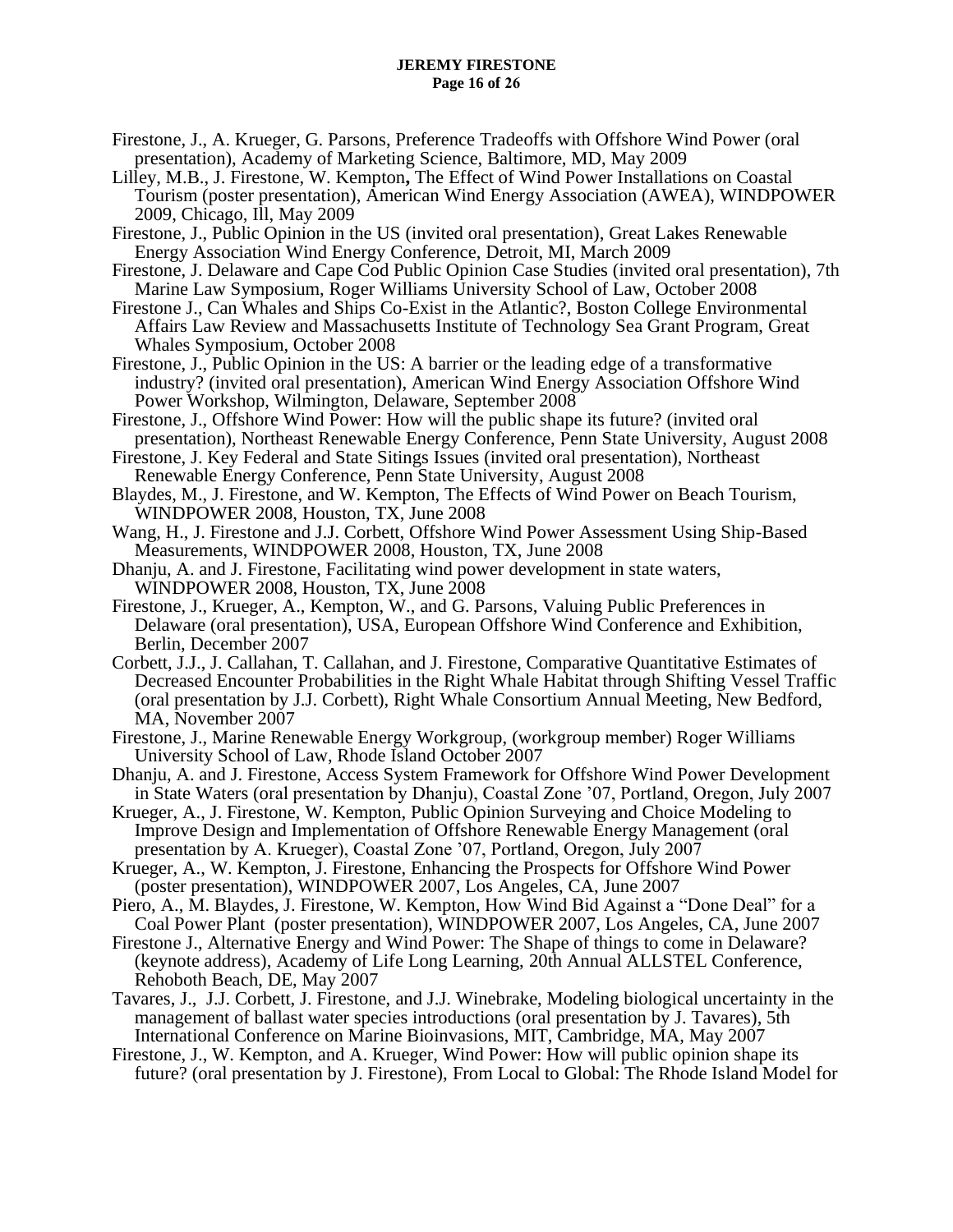Harnessing Wind Power Worldwide, University of Rhode Island and Roger Williams University, April 2007

- Firestone, J., Wind Power: Extent to Which Barriers May Shape its future (invited oral presentation), Getting real about renewables: economic and environmental barriers to biofuels and wind energy, University of Houston Law Center, February 2007
- Firestone J., W. Kempton, A. Krueger, Offshore Wind Power for DE: The Shape of Things to Come? (oral presentation by J. Firestone), Delaware Offshore Wind Power Workshop, Dover, DE, February 2007
- Firestone J. and W. Kempton, (oral presentation by J. Firestone & W. Kempton), Delaware Sea Grant Advisory Council Meeting, Dover, DE, January 2007
- Firestone, J. and W. Kempton, Science, Social Science, and Policy Regarding Developing Offshore Wind Power In The Delaware Estuary Region (oral presentation by J. Firestone), 2007 Delaware Estuary Science Conference, Cape May, New Jersey, January 2007
- Krueger, A., Firestone, J., and W. Kempton, Prospects for Offshore Wind Power off the U.S. Atlantic Coast, Danish Offshore (poster presentation by J. Firestone), Final Results - The Danish Monitoring Programme, Helsignor, Denmark, November 2006
- Lyons, S.B., Vanderlaan, A.S.M., Wang, C., Corbett, J.J., Firestone, J., Taggart, C.T, Using Vessel-Whale Strike and Encounter Probabilities to Advance Traffic Management (Oral Presentation by A. Vanderlaan), Annual Meeting of the North Atlantic Right Whale Consortium, New Bedford, MA, November 2006
- Firestone, J., Lyons, S.B., Wang, C., Corbett, J.J., Statistical Modeling of North Atlantic Right Whale Migration (Oral Presentation by J. Firestone), Annual Meeting of the North Atlantic Right Whale Consortium, New Bedford, MA, November 2006
- Wang, C., Lyons, S.B., Corbett, J.J., Firestone, J., Using Ship Speed and Mass to Describe Potential Collision Severity with Whales (Oral Presentation by S. Lyons), Annual Meeting of the North Atlantic Right Whale Consortium, New Bedford, MA, November 2006
- Firestone J. and W. Kempton, Public Opinion about Large Offshore Wind Power: Underlying Factors, (*Oral Presentation J. Firestone*), WINDPOWER 2006, Pittsburgh, June 4-7, 2006
- Firestone, J. Offshore Wind Energy Panel (*Invited Panel Organizer, Moderator, and Presenter*), The Coastal Society, TCS 20, St. Pete Beach, Florida, May 14-17, 2006
- Tavares, J.F., J.J. Corbett, J. Firestone, J.J. Winebrake, Decision Support Model for the Management of Ballast Water in the Delaware Bay and Other Port Ecosystems (*Oral Presentation by J.F. Tavares*), 14th International Conference on Aquatic Invasive Species, Key Biscane, Florida, May 14-19, 2006
- Corbett, J.J., J. Firestone, C.T. Taggart, C. Wang, A.S.M. Vanderlaan, and S.B. Lyons, Application of Ship Speed and Mass Characteristics to Describe Potential Severity of Risk-Based Ship Collisions with Whales (*Oral Presentation by S.B. Lyons*), 20th Conference of the European Cetacean Society, Gdynia, Poland, April 2-7, 2006
- Firestone, J., J.J. Corbett, C.T. Taggart, C. Wang, S.B. Lyons, and A.S.M. Vanderlaan, Ship Collisions with North Atlantic Right Whales: Modelling Encounter Probabilities for Conservation Management (*Oral Presentation by J. Firestone*), 20th Conference of the European Cetacean Society, Gdynia, Poland, April 2-7, 2006
- Lyons, S.B., Vanderlaan, A.S.M., Wang, C., Corbett, J.J., Firestone, J., and Taggart, C.T., Spatial and Temporal Modeling of North Atlantic Right Whale - Ship Encounter Probabilities to Advance Vessel Traffic Management (*Oral Presentation by S.B. Lyons*), 16th Biennial Conference on the Biology of Marine Mammals, San Diego, CA, December 2005
- Wang, C. S.B. Lyons, J.J. Corbett, J. Firestone, Characterizing commercial ship traffic through a GIS model and its potential implications for mitigating ship strikes of large whales (*Poster Presentation*), Pre-conference workshop on the Application of GIS and Spatial-Temporal Modeling for Marine Mammal Science and Management, 16<sup>th</sup> Biennial Conference on the Biology of Marine Mammals, San Diego, CA, December 2005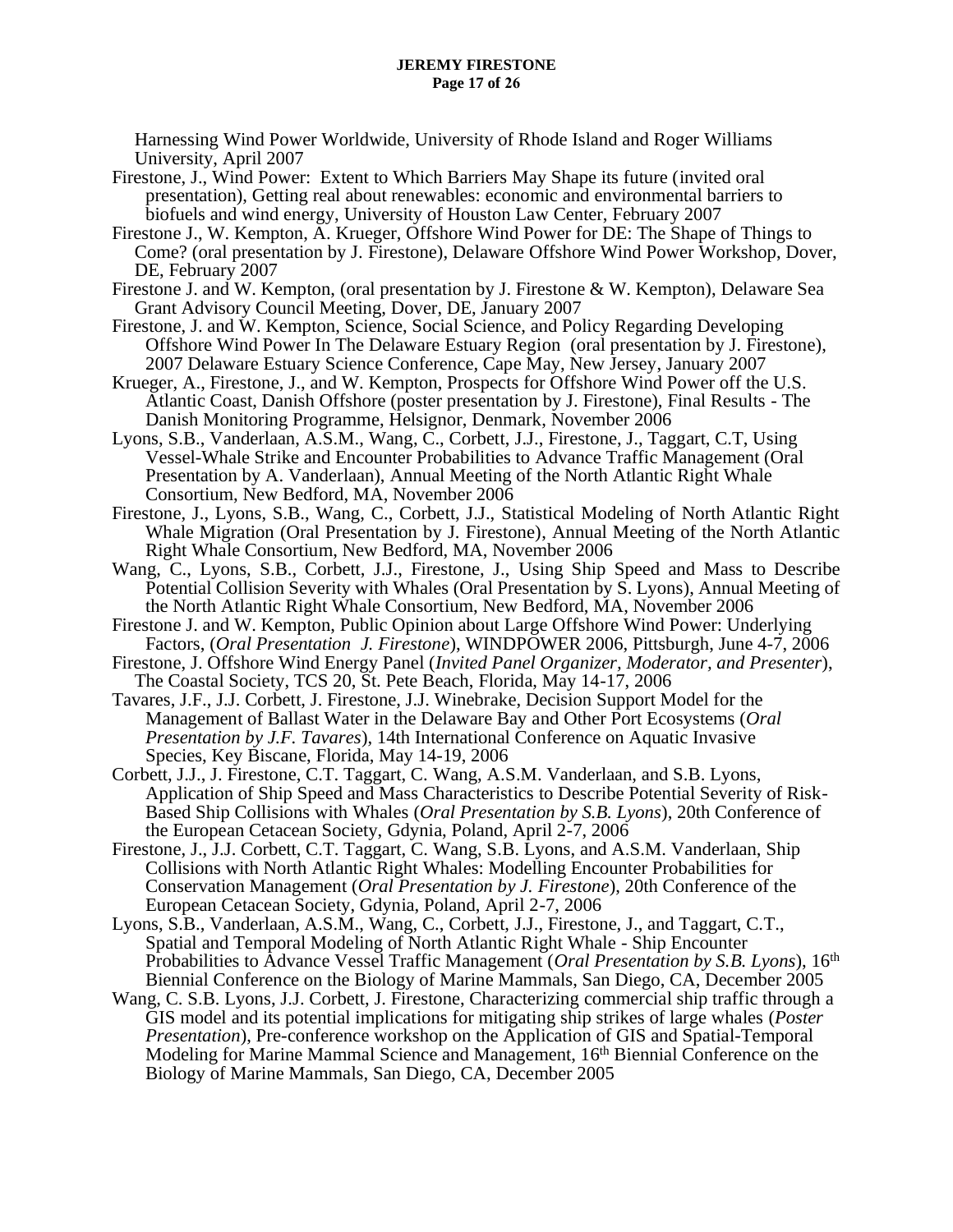- Wang, C., Lyons, S., Vanderlaan, A.S.M., Firestone, J., Corbett, J.J., and Taggart, C.T., Modeling commercial ship traffic and its potential use for predicting interactions between ships and whales (*Oral Co-presenter with C. Wang)*, Annual Meeting of the North Atlantic Right Whale Consortium, New Bedford, MA, November 2005
- Firestone, J. and W. Kempton, Factors Underlying Support or Opposition to Offshore Wind (*Poster Presentation*), Copenhagen Offshore Wind 2005, Copenhagen, Denmark, October 2005
- Firestone, J**.,** National Implementation of Biodiversity Conservation-Experience, mistakes and challenges, North American Panel (*Oral Presentation*), Third IUCN Academy of Environmental Law Colloquium (Biodiversity Conservation, Law and Livelihoods: Bridging the North-South Divide), Macquarie University, Sydney, Australia 10-15 July 2005
- Firestone, J. and J.J. Corbett, Evaluating Risk of Species Introduction to Facilitate Implementation of the New Global Ballast Water Convention and Conserve Marine Biodiversity (*Oral Presentation by J. Firestone*), 8th International Wildlife Law Conference, New Orleans, LA, November 2004
- Firestone, J., United States Membership in UNCLOS: What Consequences for the Marine Environment (*Panel Participant*) International Law Weekend, American Branch of the International Law Association, October 14-16, 2004
- Firestone, J. and J.J. Corbett, Transporting to The Port Environment: International Legal and Policy Responses to Reduce Ballast Water Species Introductions (*Oral Presentation by J. Firestone*), Second IUCN Academy of Environmental Law Colloquium, University of Nairobi, Nairobi, Kenya, 4-7 October 2004
- Firestone, J., N.D. Cass, J.J. Corbett, and J.J. Winebrake, Risk-based Decision-Making and Optimization in Ballast Water Policy Development, (*Oral Presentation by N. Cass)*, 13th International Conference on Aquatic Invasive Species, Ennis, Ireland, September 2004
- Firestone, J, The Future of Ocean Governance Panel Discussion (*Invited Panel Participant)*, 32nd National Spring Conference on the Environment, American Bar Association Conference, Protecting Oceans: Legal and Policy Responses to the Decline of Marine Ecosystems Baltimore, Maryland, June 11, 2004
- Kempton, W., J. Firestone, A. Krueger, J. Lilley, and P. Whitaker, Explaining Public Opposition to, or Support for, Offshore Wind Power (*Poster Presentation*), Global WINDPOWER 2004 Conference and Exhibition, Chicago, Illinois, March 2004
- Firestone, J., Offshore Marine Aquaculture in U.S. Federal Waters (*Invited Oral Presentation*), Aquaculture Law and Policy Panel, Aquaculture 2004, Hawaii, March 2004
- Firestone, J. and J. Lilley, An Endangered Species: Makah Aboriginal Whaling and the Right to Self-Determination and Cultural Heritage (*Invited Oral Presentation by J. Firestone*), International Law Association, New York City, October 2003
- Blaydes, M. and J. Firestone, Statistical Analysis of the Frequency and Severity of Accidents in Inlets of the United States from New York to Florida, NOAA Coastal Zone 03, Baltimore, Maryland, Extended Abstract (*Poster Presentation*), July 2003
- Cass, N.D., J.J. Corbett and J. Firestone, Technology Policy Implications for Ballast Water Introductions of Non-indigenous Species (*Oral Presentation by N.D. Cass*), 12th International Conference on Aquatic Invasive Species, Windsor, Ontario, Canada, June 2003
- Firestone, J. and R. Barber, Fish as Pollutants: Limitations of and Crosscurrents in Law, Science, Management, and Policy (*Oral Presentation by J. Firestone*), Third International Conference on Marine Bioinvasions, Scripps Institution of Oceanography, La Jolla, California, March 2003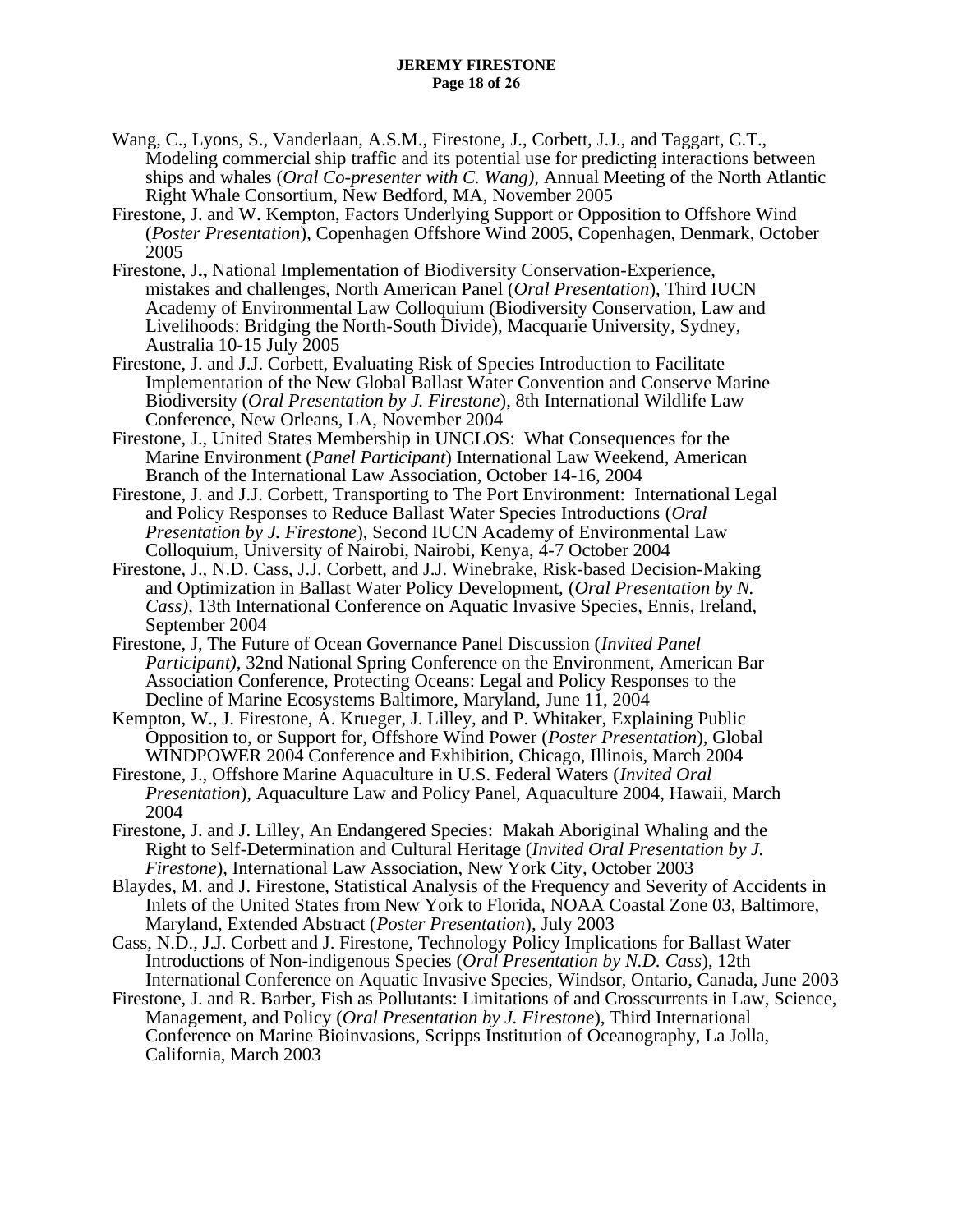- J. Corbett, Cass, N., and J. Firestone, Conceptual Model of Ballast Water Risk-Reduction (*Oral Presentation by J. Corbett*), Third International Conference on Marine Bioinvasions, Scripps Institution of Oceanography, La Jolla, California, March 2003
- Firestone, J., Environmental Enforcement Against Organizations: Trading-off Equity for Environmental Benefits (*Oral Presentation*), 21st Annual Conference, Association for Public Policy Analysis and Management, Washington, D.C., 1999

## **RESEARCH CONTRACTS, GRANTS, and FELLOWSHIPS**

- Principal Investigator, Residential Solar Rooftop Photovoltaics and Electric Vehicle Co-Adoption and Diffusion at the Intersection of Attitudes, Economics, Norms, and Nudges, US Department of Energy, 2021-2024
- Principal Investigator, CoPe conference on community resiliency in the face of coastal hazards and the renewable energy transition, NSF (with B. Ram and D. Swallow) (2019-2021)
- Consultant to Lawrence Berkeley National Lab, October 2014-2021, US DOE project on local public acceptance of wind power projects (cultural landscapes and acoustics)
- Principal Investigator, Gauging Public Perceptions Before and After Installation of the US' first Offshore Wind Power Turbines, First State Marine Wind, LLC (2016-2020)
- Principal Investigator, Tall Towers, Long Blades and Manifest Destiny: The Migration of Landbased Wind from the Great Plains to the First State, UDEI (with J. Madsen and D. Veron), (2015-2017)
- Co-Principal Investigator, Energy Upcycling: Transforming Oil Rigs to Geothermal Power Systems (with J. Madsen and W. Bessmer), UDEI Innovative Energy Research Grants Program (2014-2015)
- Principal Investigator, Social Dimensions of Offshore Wind Development in the "Maryland" Wind Energy Area, NOAA/DEL Sea Grant (2014-2016)
- Co-Principal Investigator, Atlantic Offshore Wind Energy Development: Values and Implications for Recreation and Tourism, DOI BOEM Cooperative Agreement (2012-2014)
- Principal Investigator, Public Perceptions of Coastal and Near-Shore Wind Power Turbines and Transmission (with W. Kempton), NOAA/DEL Sea Grant (2012-2014)
- Co-Principal Investigator, A System Design Study for Wilmington Canyon Offshore Wind Farm, (with W. Kempton and others), US DOE (2011-2013)
- Co-Principal Investigator, Mid-Atlantic Offshore Wind Interconnection and Transmission, (with W. Kempton and others), US DOE (2011-2012)
- Co-Principal Investigator, Wind Turbine Infrastructure for Green Energy and Research on Wind Power in DE (with N. Targett), US DOE (2010-2013)
- Principal Investigator, Offshore Wind Power for Delaware in a Marine Spatial Planning Context (with W. Kempton), NOAA/DEL Sea Grant (2011-2012)
- Co-Principal Investigator, Atlantic Offshore Wind Energy Atlantic Consortium (with W. Kempton) 2010, US DOE (2010-2012)
- Principal Investigator, Em-Powering Coastal States and Utilities through Model Offshore Wind Legislation and Outreach (with W. Kempton), Dept. of Energy (Dec. 2009- March. 2011)
- Principal Investigator, Mapping Maryland's Offshore Wind Resource (with W. Kempton), Abell Foundation (July 2009-2010)
- Principal Investigator, Mapping Public Perceptions and Preferences Toward Wind Power Development through Time (with W. Kempton), NOAA/DEL Sea Grant (2009-2011)
- Co-Principal Investigator, Assessment of Delaware Offshore Wind Power Potential: Resource, Impacts and Policy (with W. Kempton and R. Garvine), NOAA/DEL Sea Grant (2007-2009)
- Principal Investigator, Clarifying the Prospects for Offshore Wind Power (with W. Kempton), DNREC Green Energy Fund (2006-2008)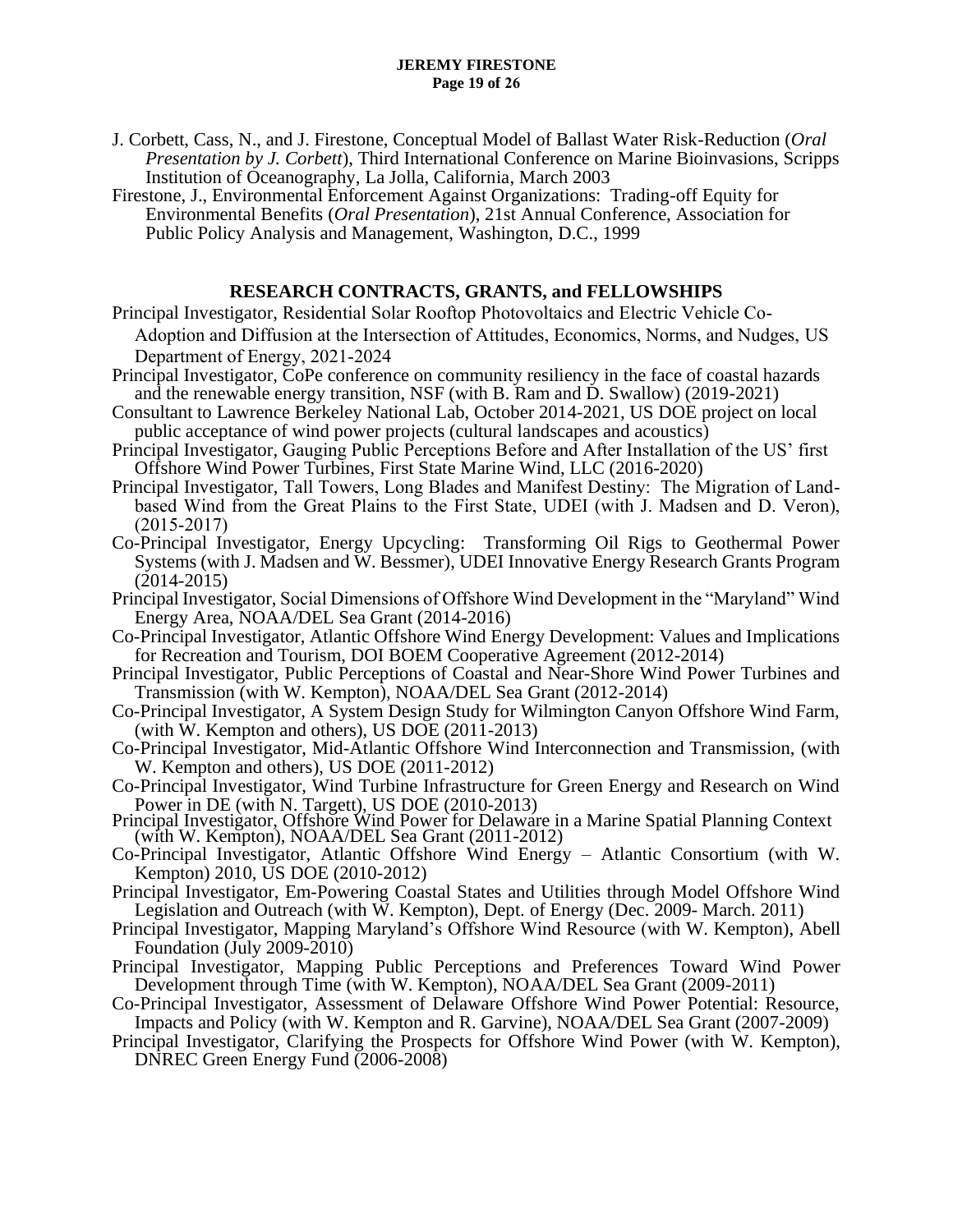#### **JEREMY FIRESTONE Page 20 of 26**

- Co-Principal Investigator, Decision Support Model to Reduce the Risk of Introduction of Aquatic Organisms by Maritime Commerce (with J. Corbett), NOAA/DEL Sea Grant, (2005- 2007)
- Principal Investigator, Evaluating Commercial Vessel Traffic Characteristics and Whale Strike Probabilities along the North Atlantic Coastline (with J. Corbett), NOAA/NMFS, (2004- 2007)
- Collaborator, Estimation, Validation, and Forecasts of Regional Commercial Marine Vessel Inventories, California Air Resources Board (2005-2006)
- Principal Investigator, Offshore Wind Power: Navigating among Environmental, Social and Political Considerations, University of Delaware, General University Research Program, (2004-2005)
- Collaborator, Development and Testing of an Operational Framework for Offshore Aquaculture in Conjunction with Stakeholders at National and Regional Levels, National Oceanic and Atmospheric Administration, Sea Grant Program (2001-2004)
- Graduate Fellow, U.S. Environmental Protection Agency, Science to Achieve Results (STAR) Fellowship, 1999-2000
- Co-Principal Investigator, National Science Foundation, Doctoral Dissertation Research Improvement Grant, July 1999
- Graduate Fellow, University of North Carolina at Chapel Hill, Public Policy Analysis, 1997-99
- Charles and Shirley Weiss Urban Livability Fellow, University of North Carolina at Chapel Hill, 1996-97
- Graduate School Fellow, University of North Carolina at Chapel Hill, 1996-97

# **ACADEMIC AND PROFESSIONAL AWARDS**

Outstanding Doctoral Graduate Advising and Mentoring Award (nominated), 2020 Excellence in Undergraduate Academic Advising and Mentoring Award (nominated), 2013 Excellence in Teaching Award (nominated), 2009

- Certificate of Appreciation, U.S. Fish and Wildlife Service, 1995
- Environmental Protector Award, U.S. Environmental Protection Agency, 1989
- Certificate of Achievement, U.S. Environmental Protection Agency, 1988
- Certificate of Achievement, U.S. Environmental Protection Agency, 1987

## **EXTERNAL BOARDS, COMMISSIONS, and WORKGROUPS**

- Advisory Panel, Mid-Atlantic Fishery Management Council, Ecosystems and Ocean Planning, 2018-
- Delaware Governor's Offshore Wind Working Group, Working Group Member, 2017-2018
- Newark Planning Commission, City of Newark, Delaware, 2015-2018 (chair, 2016-18) Advisory Panel, Mid-Atlantic Fishery Management Council, Protected Resources Committee, Member 2006-2009
- National Academy of Sciences Marine Board, Offshore Wind Energy Workshop, Workgroup Member, Panel Moderator and Breakout Session Leader, 2010
- Aquaculture Listening Sessions, US House of Representative Lois Capps (CA), 2009
- Harmonization of International Agreements/Governance Improvements Workgroup, Workgroup Member, Global Conference on Oceans and Coasts at UNESCO, December 2001
- North Carolina Department of Environment and Natural Resources Enforcement Policy Consultation, 1999
- Michigan Natural Resource Management & Environmental Code Commission, Co-counsel, 1993
- U.S. Environmental Protection Agency, National Workgroup on the State Role in Joint Consent Decrees, Member, 1992
- U.S. Environmental Protection Agency, National Workgroup of Legal Liaisons to Tribal Governments, Member, 1988-89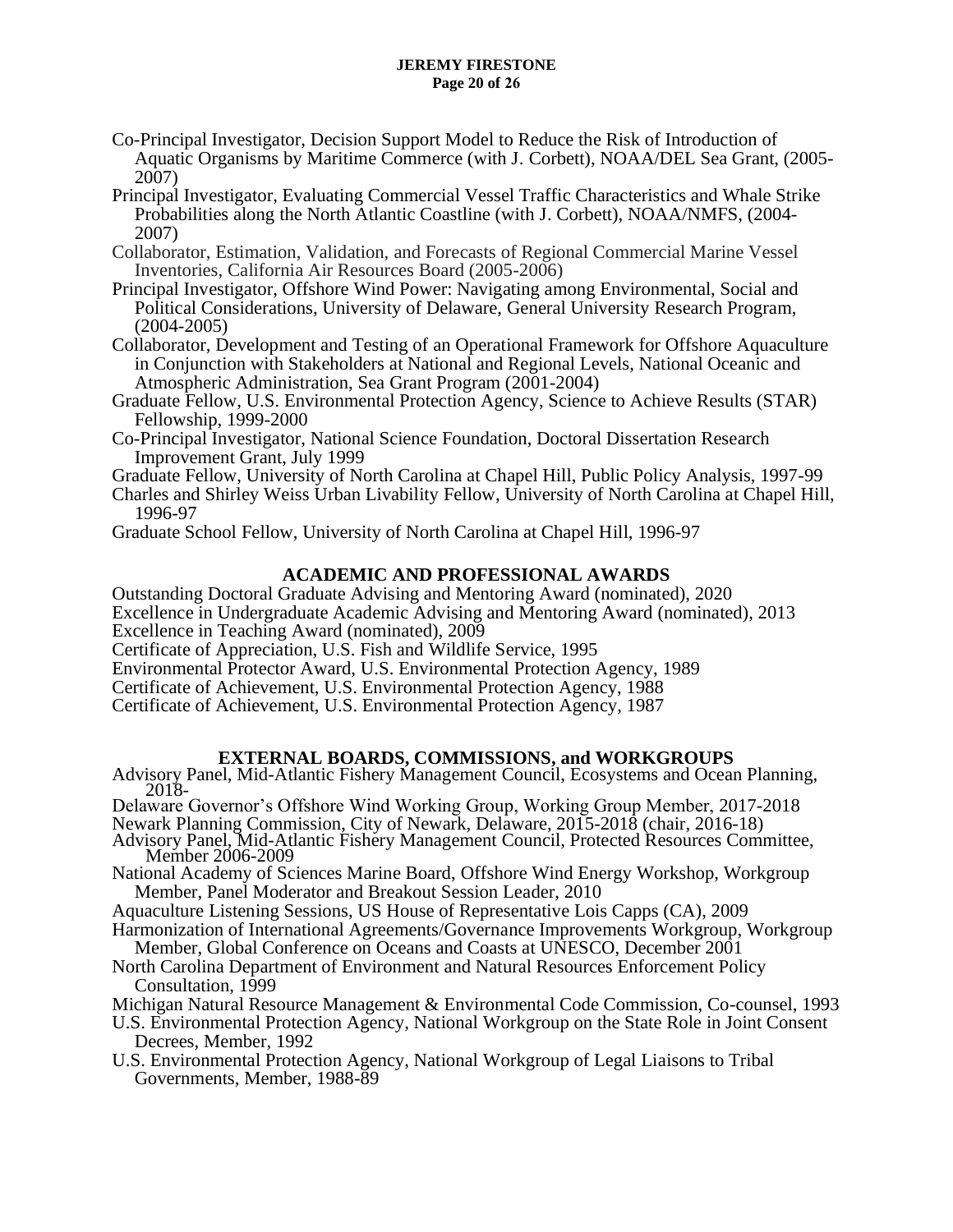#### **JEREMY FIRESTONE Page 21 of 26**

#### **SERVICE**

## **External-Peer Activities**

Workshop/Conference Organizer: Planning Committee, National Academies of Sciences, Marine Board, Offshore Wind Power Technology Workshop, 2010; Conference Chair, Offshore Wind Conference, Philadelphia, 2010; Planning Committee, First US Offshore Wind Power Workshop sponsored by the American Wind Energy Association, Wilmington, DE 2007 Lead Judge, Poster Competition, American Wind Energy Association, Offshore Wind Conference and Exhibition, Providence, RI 2013 (conceived, organized, judged) Co-editor, Biodiversity, Law and Livelihoods: Bridging the North-South Divide, Vol. 3, IUCN Academy of Environmental Law Research Studies, Cambridge University Press Member, Editorial Board, Energy Research & Social Science, Jan 2017-

Journal Manuscript Review *(50 Journals*):

**Science General**: *Annals of the New York Academy of Science; Proceedings of the National Academy of Sciences (PNAS)*

**Biology:** *Biological Invasions; Biological Conservation; Endangered Species Research*

**Health**: *BMC Public Health*; *Social Science & Medicine*

**Environmental Economics**: *Agriculture and Resource Economics Review; Eastern Economic Journal*; *Ecological Economics; Economic Anthropology; Marine Resource Economics; The Energy Journal*

**Law and Politics**: *Chinese Journal of Environmental Law; Environmental Politics; IUCN Academy of Environmental Law eJournal*

**Engineering, Technology and Risk***: Critical Review in Environmental Science and Technology*; *Journal of Environmental Engineering; Risk Analysis*

**Energy and Climate**: *Applied Energy*; *Energy, Ecology and Environment; Energy Policy; Energy Research & Social Science; Environmental Innovations and Societal Transitions; Journal of Cleaner Production; Nature Energy; Progress in Energy; Renewable and Sustainable Energy Reviews; Renewable Energy; Wind Energy; WIRES Climate Change*

**Environmental Planning and Management**: *Environment & Behavior*; E*nvironmental Management*; *Environmental Research Communication; Environmental Research Letters; Environmental Science and Policy; Journal of Environmental Management; Journal of Environmental Planning and Management; Journal of Environmental Policy & Planning; Land Use Policy; Landscape and Urban Planning*; *Landscape Research; Rural Society; Society and Natural Resources*

**Oceans and Coasts**: *Estuaries and Coasts; The Ocean Yearbook; Journal of Great Lakes Research; Journal of Operational Oceanography; Ocean & Coastal Management; Polar Record*

Book Proposal Review, *Elsevier*, *Wiley-Blackwell*), *Cambridge University Press* Book Reviews, *Journal of International Wildlife Law and Policy*; *Environment*, *Choice*, 2003- Government Policy Review: US Congressional Research Service; NRC Transportation Research Board; NRC Marine Board, NREL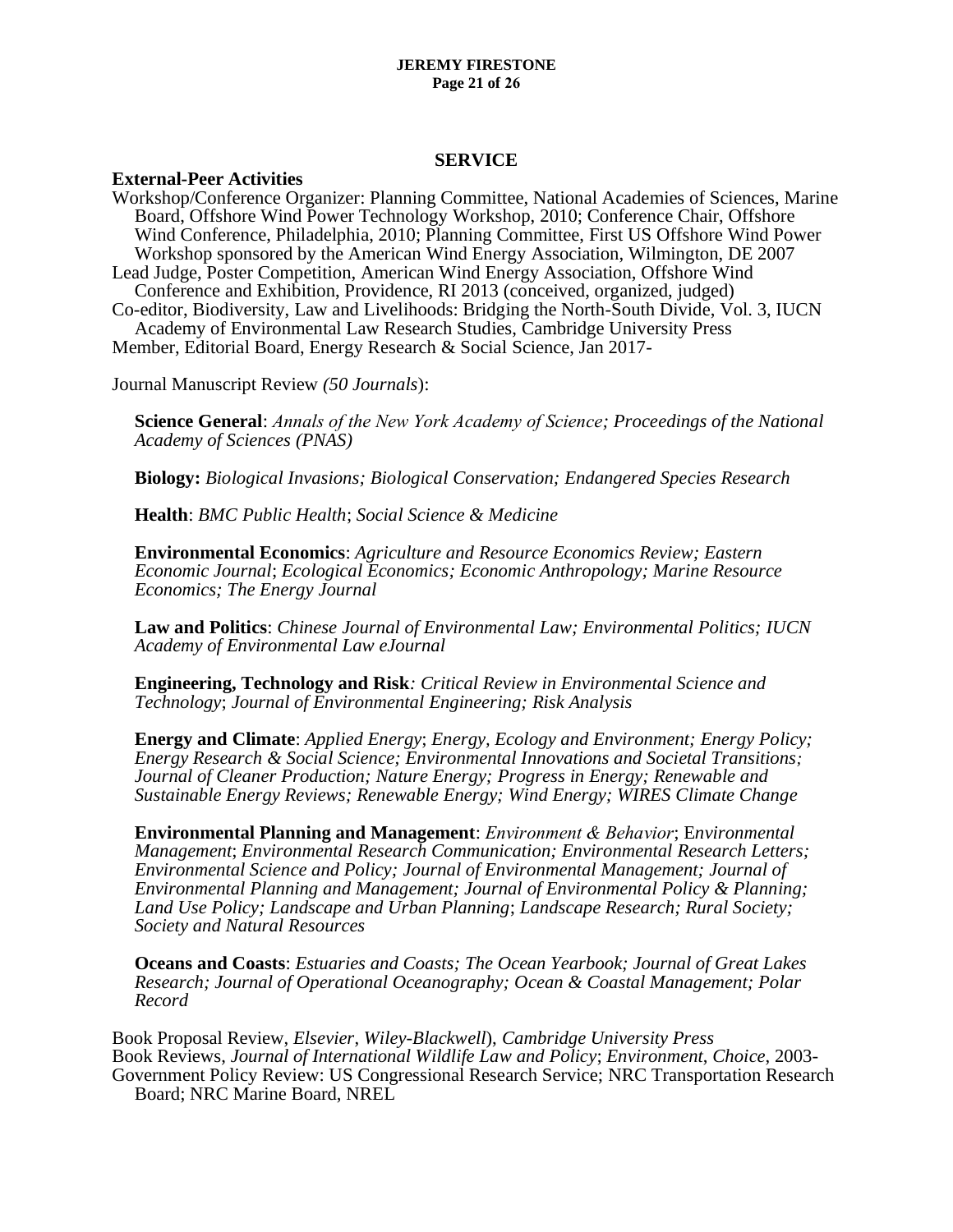Other Report Review: Oceana

Proposal Review: National Science Foundation, International Science and Technology Center/US Civilian Research & Development Foundation, Social Science and Humanities Research Council of Canada (Canada), KU Leuven University (Belgium) Hawaii Sea Grant External Science Review Panel, NOAA Sea Grant Small Business Innovation Program, Rhode Island Sea Grant Program, Michigan Sea Grant Program, South Carolina Sea Grant, New England Sea Grant Consortium, Netherlands Organisation for Scientific Research (NWO), the national research council in the Netherlands; Belmont Forum/International Group of Funding Agencies for Global Change

Scholarship Review: Mid-Career Review of tenure-track faculty member, 2010; Hollings Scholars, 2007

Abstract Review: AWEA Offshore Wind Power Conference, 2014, 2011, 2008 (led review)

## **External-Organization**

Widener Environmental Law Center, Advisory Council (Charter Member), 2010-2015 Offshore Wind Committee (formerly Working Group), AWEA 2006- Conference Chair, Philadelphia Offshore Wind Power Conference, Co-Lead UD individual responsible for AWEA offshore wind power workshop organized with the support of the University of Delaware, 2008

IUCN CEL, Ocean Law and Governance Specialist Group, 2004-

IUCN Commission on Environmental Law (CEL), 2003-

IUCN Academy of Environmental Law, 2004-2009

## **External-Community**

Newark Community Sustainability Plan, Steering Committee Member, 2018-2020

- Newark, Green Building Code Work Group, Member, 2018-2020
- Citizen-Intervener in 2014-2015 Docket before Delaware Public Service Commission (PSC) on the Acquisition of Pepco Holdings, Inc. (the parent company to the primary Delaware electric utility) by Exelon
- Participant, in RPS CAP regulations by Department of Natural Resources and Environmental Control (DNREC)
- Lead Citizen, Delmarva RFP Process before the DE PSC and three other state agencies, 2006-08 1000-word lead Op-eds in Sunday News Journal on New Power Generation Decision, May 2007 and November 2008

Citizen-Intervener in Integrated Resource Plan (IRP) rulemaking docket before the DE PSC leading to requirement for utility to quantify externalities on a life-cycle basis)

Citizen-Intervener in 2006 IRP docket before the DE PSC, 2006-2008

Citizen-Intervener in 2007 Land-based Wind PPA docket before the DE PSC

## **Internal-University level**

UD, Lewes Campus Wind Turbine Project (conceptualization, feasibility study oversight, negotiation of legal documents, and environmental review as lead faculty member) leading to research partnership and joint ownership with Gamesa Technology Corporation (\$3M contribution; \$2M+ from federal government) of 2MW wind turbine, Director, First State Marine Wind, LLC (FSMW), 2016- (entity that owns/operates wind turbine); President, Blue Hen Wind, Inc., majority shareholder of FSMW (2010-2016), manage Renewable Energy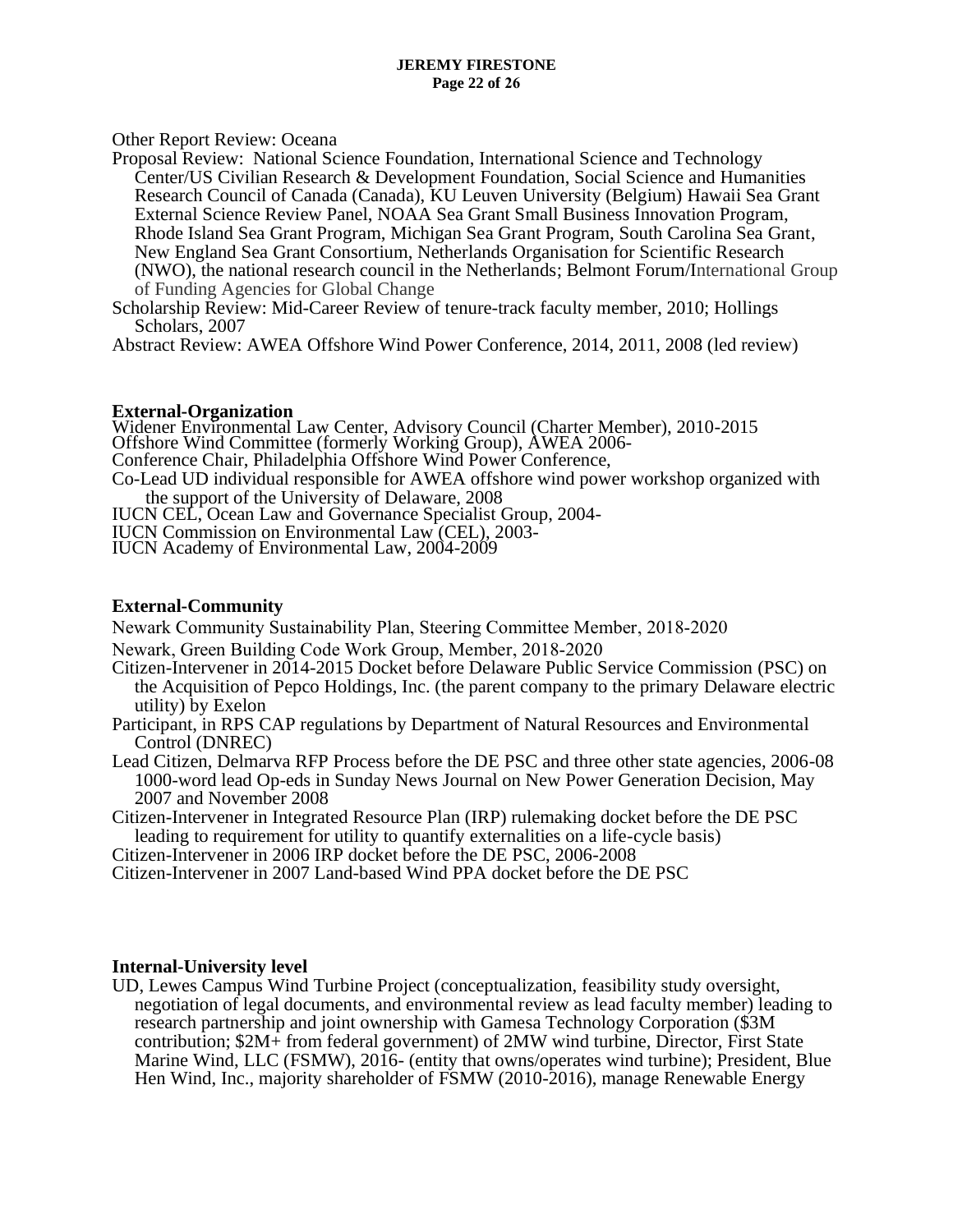#### **JEREMY FIRESTONE Page 23 of 26**

Credits (RECs) with proceedings going to student fellowship, member of UD-Gamesa Research Committee, 2009-

- UD Faculty Welfare and Privileges Committee, 2019- (Chair, 2020-)
- UD Day in DC, 2019, 2013
- UD, Delaware to the World, September 2018
- UD Bike Safety Committee, 2017-2018
- UD Faculty Senate, Senator, 2003-2005, 2016-2018
- UD Legal Studies Program, Executive Committee, 2003-2016; Director Search 2013 and 2016
- UD, Data Center and Power Plant Internal Review Working Group, 2013-2014, <http://www.udel.edu/udaily/2015/jul/decision071014.html> and

[http://www.udel.edu/star/downloads/WGR.pdf\)](http://www.udel.edu/star/downloads/WGR.pdf).

- UD, Department of Entomology and Wildlife Conservation Academic Program Review, Member
- UD, Middle East Partnership Initiative (host international students for dinner), 2009
- UD, Middle States Review, Professional Education Workgroup, 2009-2010
- UD Senate Rules Committee, 2008-2012
- UD AAUP, College of Marine Studies, Representative, 2005-2007
- UD Legal Studies Program, Judge, Student Paper Competition, Student Conference on Legal Studies, 2003 and 2004

#### **Internal-College/Department/Program level**

- UD SMSP, Undergraduate Curriculum Committee
- UD CEOE, Climate Change Science and Policy Hub, 2020-
- UD SMSP, Promotion and Tenure Committee, Member, 2018-2020
- UD CEOE, Strategic Planning Committee, Member, 2018-2020
- UD SMSP, Academic Review Committee, Chair, 2018-2019
- UD CEOE, College Promotion and Tenure Committee, 2015-2017
- UD SMSP, Promotion and Tenure Committee, Substitute Member, 2017
- UD SMSP, Administrative Assistant III Hiring Committee, 2017
- UD SMSP, Natural Resource Economist Faculty Search, 2016-2017
- UD SMSP, Promotion and Tenure Committee, Chair, 2014
- UD SMSP, Promotion and Tenure Committee, Member, 2013-2014
- UD SMSP, Seminar Series Committee, 2013-2014
- UD SMSP, School Director Search Committee, 2010-2011
- UD CEOE, CRADA with NREL establishing an R&D and exchange relationship related to offshore wind power and the development of a wind turbine test site, 2009-
- UD CEOE, Promotion and Tenure Committee, 2009-10.
- UD CEOE, Coast Day 2005- (various)
- UD CMES, Student Awards Committee, 2007
- UD CMES, Web Committee III, 2006
- UD CMS, Web Committee II, 2003
- UD CMS, Web Committee I, 2002
- UD CMS, Graduate Student Recruitment Review Committee, 2002
- UD CMS, Joint MPP-Widener Law Degree Liaison, 2001-2002
- UNC-CH, Public Policy Analysis Faculty Search Committee, 1999-2000
- UNC-CH Public Policy Analysis, Ph.D. Student Admissions Committee, 1997-98

#### **STUDENTS ADVISED/EVALUATED**

**Advisor**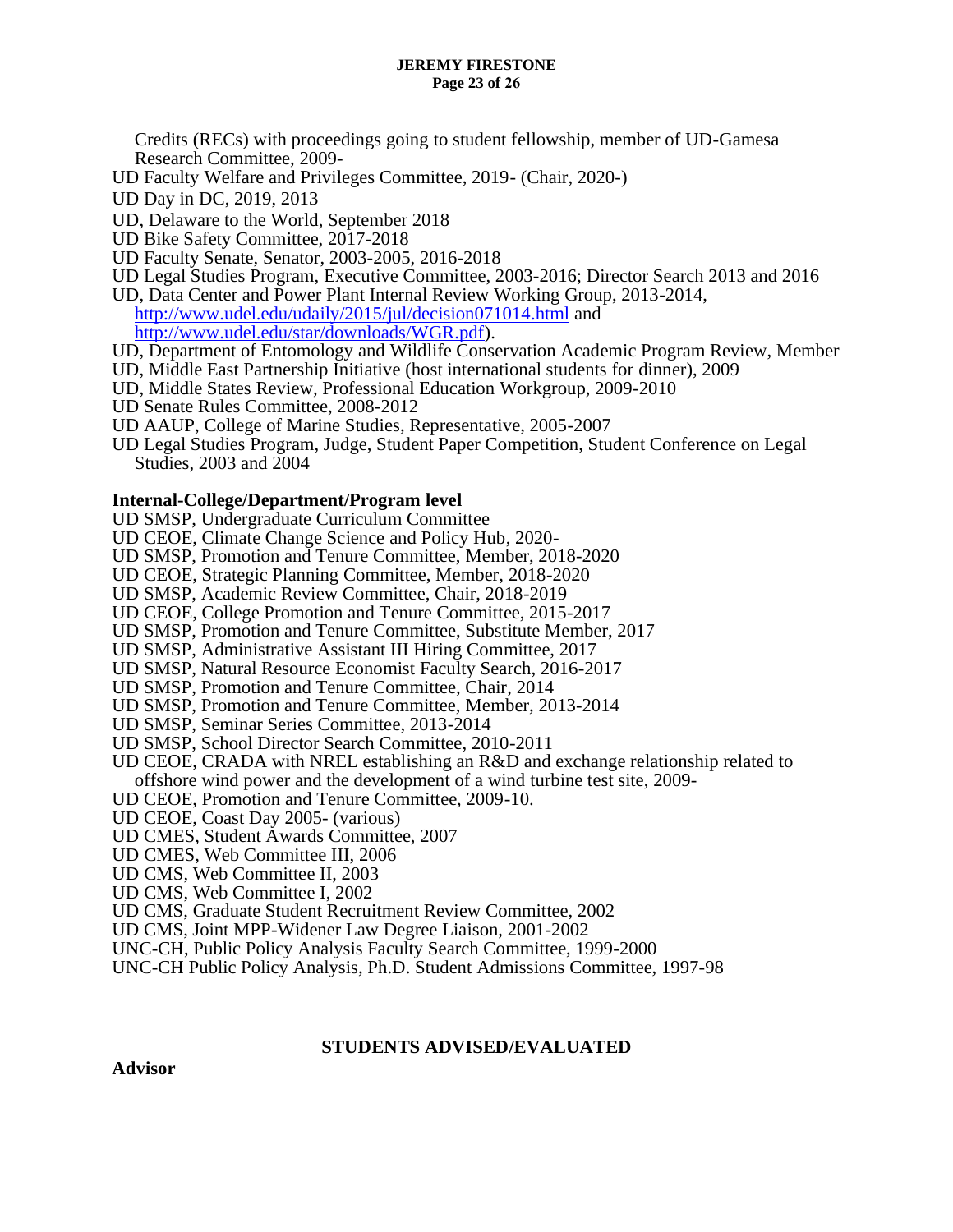**Ph.D. Students, graduated:** 9. Erica Wales, *Governance for the Conservation and Sustainable Use of Areas Beyond National Jurisdiction (ABNJ): A study of capacity, effectiveness of MPAs in ABNJ, and NGO influence*, 2020 (Knauss Fellow); 8. Lauren Knapp, *Measuring the Public on Environmental Changes: Essays on Offshore Wind Power Spatial Heterogeneity, Economic Valuation, and Survey Methodology*, 2018 (Knauss Fellow). 7 Alison Bates, *Key Challenges of Offshore Wind Power: Three Essays Addressing Public Acceptance, Stakeholder Conflict, and Wildlife Impacts*, 2016; 6. Lance Noel, *The Economic, Legal, and Policy Implications of Renewable Energy and Climate Change Mitigation*, 2015; 5. Isabel Torres de Noronha (co-advisor), *What Role for Regions in European Integrated Ocean Policy?*, 2012; 4. Shih-Ming Kao, *Assessing regional cooperation among all parties as an alternative to sovereignty disputes in the south china sea*, 2011; 3. Jonathan Lilley, Ph.D. *Navigating a Sea of Values: Understanding Public Attitudes Toward the Ocean and Ocean Energy Resources*, 2010 (Knauss Fellow); 2. Meredith Blaydes Lilley, Ph.D. *Wind Power: Overcoming Wildlife Impacts, Assessing Effects on Tourism, and Examining the Link Between Climate Change Perceptions and Support*, 2010 (UD Dan Rich Dissertation Prize) ; 1. Andrew Krueger, Ph.D., *Analyzing public preferences for offshore wind power in Delaware: an application of choice-based experiments*, 2008

**Master's Students, graduated:** 11. Alexis Cunningham, *Adaptive Management Strategies on the Chesapeake Bay Regarding TMDLs*, 2018 (Coastal Management Fellow); 10. Christine Hirt, *Perceptions of fairness of process: The Block Island Offshore Wind Project*, 2018 (Knauss Fellow); 9. Michelle Burt, *Adherence and Effectiveness of Three Marine Sanctuaries*, 2016; 8. Erica Wales, *Marine Genetic Resources in Areas Beyond National Jurisdiction: Issues in Patenting, Conservation, and Capacity, 2015 (*Knauss Fellow) 7. Regina McCormack, *Mitigation of electricity production externalities imposed on water resources and fishing industries in the Delaware River estuary and implications for offshore wind energy policy*, 2014; 6. Dawn Kurtz Crompton, *Cooperative Renewable Energy Policies to Avoid Trade Related Disputes and Litigation*, 2014; 5. Kateryna Samoteskul, *Analyzing Costs and Benefits of Rerouting Vessel Traffic to Open Areas for Offshore Wind Development in the Mid-Atlantic United States,* 2013 (Frances Severance Award) (Knauss Fellow); 4. Kristin Hicks *Public Trust Doctrine and Beach Access*, 2012; 3. Lindsey Williams, *The U.S. North Atlantic commercial fishing industry and cold water coral conservation: History, Current Trends, and Next Steps*, 2009 (Knauss Fellow); 2. Joana Flor Tavares, *Assessing the Importance of Biological Uncertainties to the Control of Species Introductions via Ballast Water,* 2008; 1. Meredith Blaydes, *Analyzing the Frequency and Severity of Recreational Boating Accidents in Atlantic-Coast Inlets from New York to Florida*, MMP, 2005 (Knauss Fellow)

**Undergraduate Students, graduated:** Jesse Fernandes, Undergraduate Research Scholar, 2008 (oversaw research only); Adam Prefer, Undergraduate research (co-author of peer review publication only)

**Ph.D. Students, in progress:** Sam Fielding (matriculated fall 2017; Knauss Fellow, 2020- 2021); Aaron Russell, PhD Candidate, *Winds, waters, and the energetic society in transition: three essays on renewable energy attitudes* (matriculated, fall 2017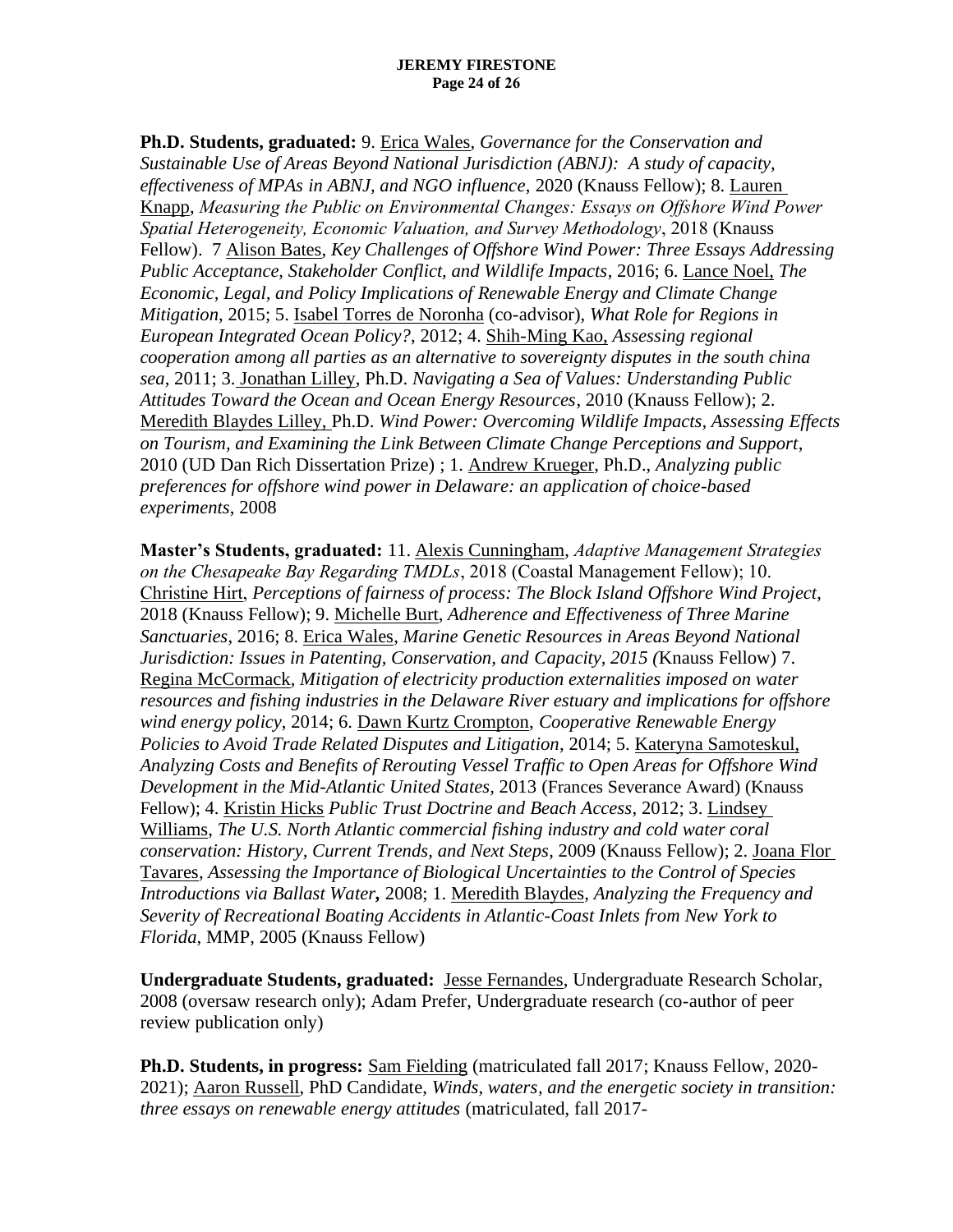**Master's Students, in progress:** Samantha Bingaman, *Winds of Change: Examining Longitudinal Attitude Changes Regarding an Offshore Wind Project* (proposal approved March 2020; matriculated, fall 2019); Hannah-Marie Garcia, *Improving Offshore Wind Power Stakeholder Engagement with Native American Tribes* (matriculated, fall 2019)

**Undergraduate Students, in progress**: Hannah Kirk (matriculated, Fall 2017) (research assistant/co-author of peer review paper only)

### **Committee Member**

**Ph.D. Students, graduated:** 11. Katinka Johansen, *Moving into a Renewable Energy Futures: Public perceptions of renewable energy technologies: reflections on practice, planning and policy. Evidence from the Danish near-shore wind farm tender* (DTU, Denmark). 10. Joe Appiott, *Avenues Towards an Effective Integrated Management Regime for Marine Areas Beyond National Jurisdiction at Global and Regional Levels*, 2018; 9. Jenna Toussaint, *The Effect Of Offshore Wind Power on Beach use and Tourism: A Contingent Behavior Analysis on the East Coast of the United States*, 2016; 8. Lingqun Li, *China's Policy towards the South China Sea—Geopolitics and the International Maritime Regime, 2014*; 7. Kelley Appleman Myers, *The Effect of Substitutes on Willingness to Pay for Endangered Species: The Case of the Atlantic Red Knot*, 2013; 6. Eric Deans, *A Normative Assessment of U.S. East Coast Container Terminal Development Influenced by the Expansion of the Panama Canal* 2011; 5. Kateryna Wowk, *Examining Effectiveness in Regional Ocean Governance Regimes* 2011; 4. Amardeep Dhanju, *Four Essays on Offshore Wind Power Potential, Regulation, and Integration in Delaware* 2010; 3. Haifeng Wang, *The Reduction Cost of GHG from Ships and Its Impact on Transportation Cost and International Trade* 2009; 2. Christine Loper, *Valuation of No-Take Marine Reserves within California's National Marine Sanctuaries;* 1. Gerhard Kuska, *Coordination Toward a More Integrated National Ocean Policy: Assessment of Several U.S. Federal Interagency Groups*, Dec. 2005

**Master's Students, graduated:** 14. Meghan Rowe, *Policies to Internalize the External Costs Of Electricity To Promote Renewable Energy Generation, Including Offshore Wind*; 13. Jessica Giannoumis, *Underwater Noise Pollution: An Evaluation of the Voluntary Guidelines on Reduction of Underwater Noise from Commercial Shipping in the United States*, 2017 (Norwegian University of Life Sciences); 12. Kathleen Harris, *Improving the Electric Vehicle Driver Experience*, 2017; 11. Julie Steinberg, *Policy Routes for Marine Debris Management in the United States*, 2017; 10. Alia Ponte, *Utilizing Geological and Geotechnical Parameters to Constrain Optimal Siting of Mid-Atlantic Bight Offshore Wind Projects*, 2016; 9. Emily Bryant, *Sea Level Rise Planning in Delaware: An Examination of the State's Sea Level Rise Advisory Committee*, 2016; 8. *Blaise Sheridan, Social Cost of Electricity Generation: A Quantification and Comparison Between Energy Sources with PJM Interconnection, 2013*; 7. Scott Baker, *The oceanic offshore wind power potential in PJM: A regional resource assessment*, 2011; 6. Joe Appiott, *International Regulation of Deep Sea Biodiversity*; 5. Jackie Piero, *Underlying Motivations for Delaware Public Participation in Support of Offshore Wind: Implications for State Energy Policy,* 2010; 4. Christine M. Jarvis, *An Evaluation of the Wildlife Impacts of Offshore Wind Development Relative to*